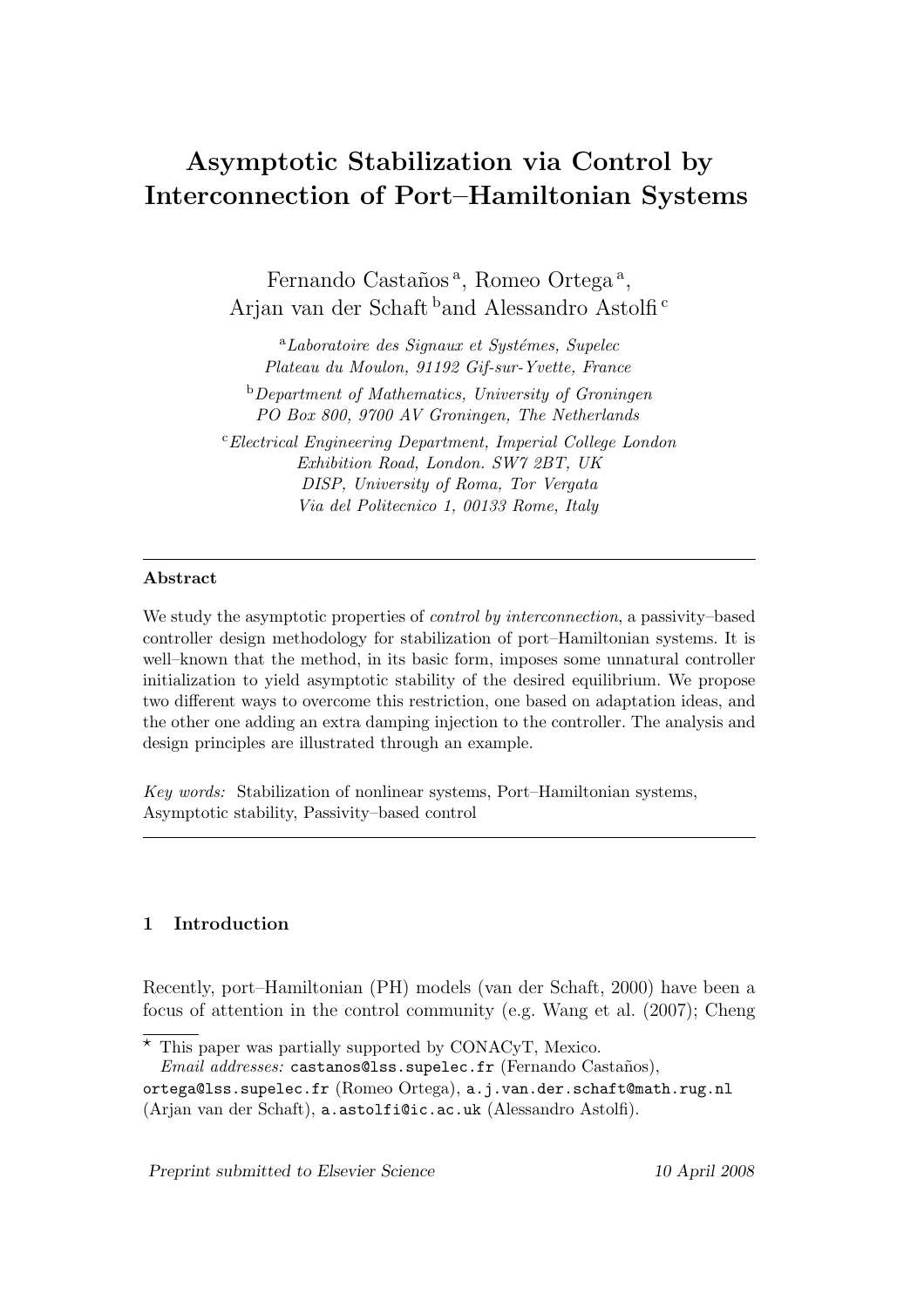et al. (2005); Fujimoto et al. (2003); Ortega et al. (2002); Fujimoto and Sugie (2001)). There are, at least, two reasons for their appeal: first, that they describe a wide class of physical systems, there included (but not limited to), systems described by Euler–Lagrange equations. Second, that PH models directly reveal the fundamental role of the physical concepts of energy, dissipation and interconnection—making passivity–based control (PBC) (Ortega and Spong, 1989; van der Schaft, 2000) a suitable candidate to regulate the behavior of PH systems.

In this paper, we are interested in stabilization of PH systems using control by interconnection (CbI) (Ortega et al., 2001, 2002). Similarly to other PBC techniques, the objective in CbI is to render the closed–loop passive with respect to a desired energy (storage) function. This is accomplished in CbI selecting the controller to be also a PH system, which connected to the plant through a power–preserving interconnection, results in a closed–loop that is again PH with energy function equal to the sum of the plant's and the controller's energy.

In its original formulation, applicability of CbI is stymied by the so–called dissipation obstacle (Ortega et al., 2001), a problem that appears when the dissipation of the open–loop is different from zero at the desired equilibrium. In Ortega et al. (2008), this problem was solved generating different passive outputs giving rise to the so–called power shaping CbI. Both methods, standard and power shaping CbI, rely on the creation of invariant functions, called Casimirs, which are independent of the energy function. The existence of these invariants presents an obstruction to the asymptotic stabilization of the desired equilibrium. The main contribution of this paper is to propose two modifications to the existing CbI to overcome this problem. The first modification is motivated by adaptation principles, while the second one is based on the addition of an extra damping injection to the controller. As an additional by–product of the analysis performed, we unify the two versions of CbI.

To make the paper self–contained, we begin the following section with a brief description of CbI and refer the reader to Ortega et al. (2008) for more details. In Section 3, we provide specific guidelines to apply CbI for equilibrium stabilization. The modifications to achieve asymptotic stability are then presented in Section 4. Finally, we state some concluding remarks in Section 5.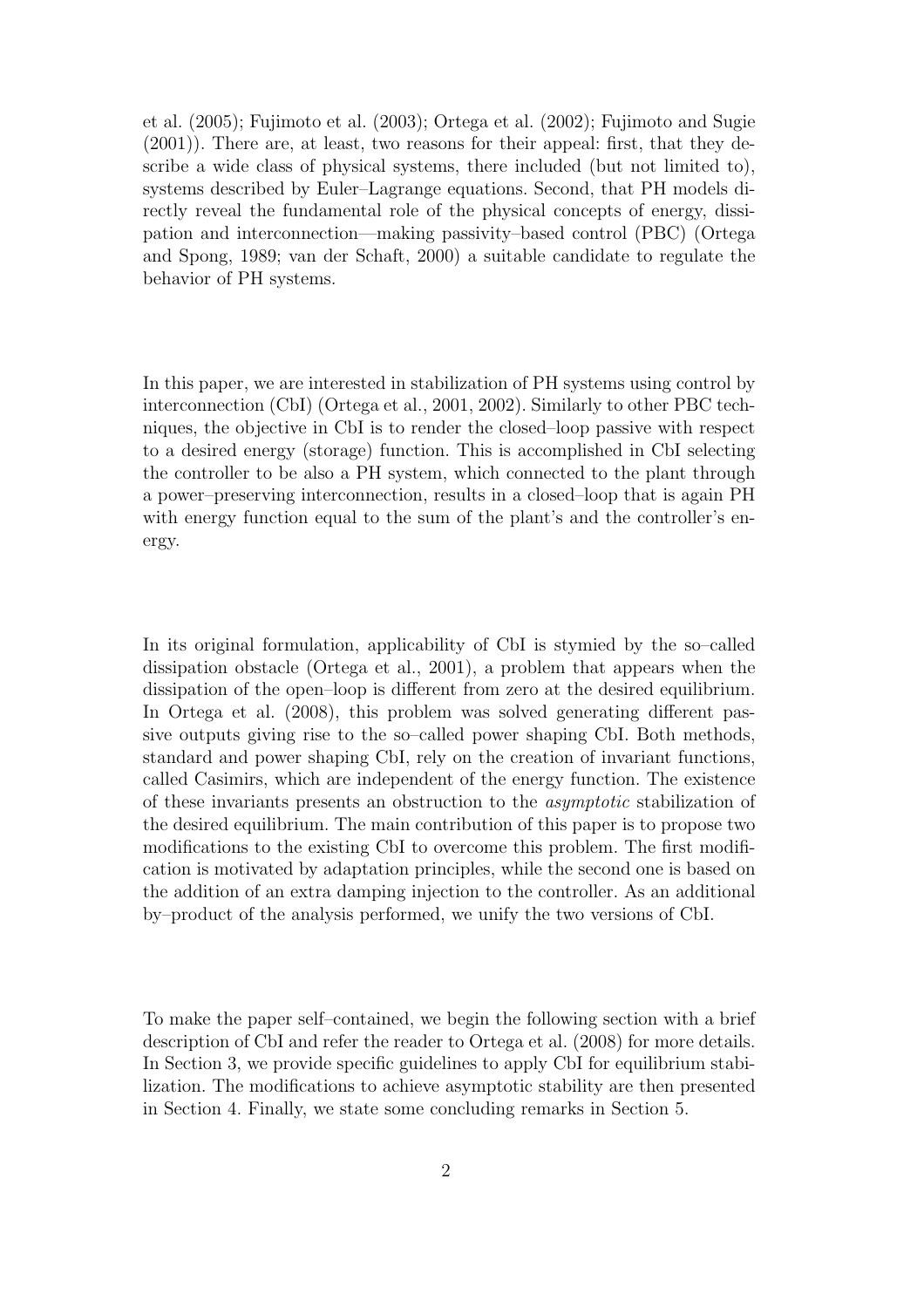#### 2 Preliminaries

Although this note deals with PH systems (van der Schaft, 2000) only, it will be useful to consider first a general nonlinear system

$$
\begin{aligned}\n\dot{x} &= f(x) + g(x)u, \\
y &= h(x)\n\end{aligned}
$$
\n(1)

where  $x \in \mathbb{R}^n$  is the state,  $u \in \mathbb{R}^m$  is the input and  $y \in \mathbb{R}^m$  is the output, with  $m \leq n$ . The functions  $f(x)$ ,  $g(x)$  and  $h(x)$  are smooth and of appropriate dimensions and the matrix  $q(x)$  is full rank.

### 2.1 Cyclo–passivity

**Definition 1** System  $(1)$  is said to be cyclo–passive if it satisfies the power balance inequality

$$
\dot{H}(x) \le y^\top u \tag{2}
$$

for some smooth function  $H : \mathbb{R}^n \to \mathbb{R}$  (called the storage function).

Recall that a system is passive if  $(2)$  holds and H is bounded from below. Because of this additional restriction, every passive system is cyclo–passive but the converse is not true. In terms of energy exchange, cyclo–passive systems exhibit a net absorption of energy along closed trajectories (Hill and Moylan, 1980), while passive systems absorb energy along any trajectory that starts from a state of minimal energy  $x(0) = \arg \min H(x)$ .

According to Hill–Moylan's theorem (Hill and Moylan, 1980), system (1) is cyclo–passive (with storage function  $H(x)$ ) if and only if, for some  $q \in \mathbb{N}$ , there exists a function  $l : \mathbb{R}^n \to \mathbb{R}^q$  such that

$$
\nabla H^{\top}(x)f(x) = -\|l(x)\|^2 \tag{3a}
$$

$$
h(x) = g^{\top}(x)\nabla H(x) \tag{3b}
$$

Setting the dissipation  $d \triangleq ||l(x)||^2$  and differentiating  $H(x)$  leads to the power balance

$$
\dot{H}(x) = y^{\top}u - d. \tag{4}
$$

<sup>&</sup>lt;sup>1</sup> It is important to note that, for cyclo–passive systems, equation (2) does not yield any information about the stability of the open–loop equilibrium, since  $H$  is not bounded from below.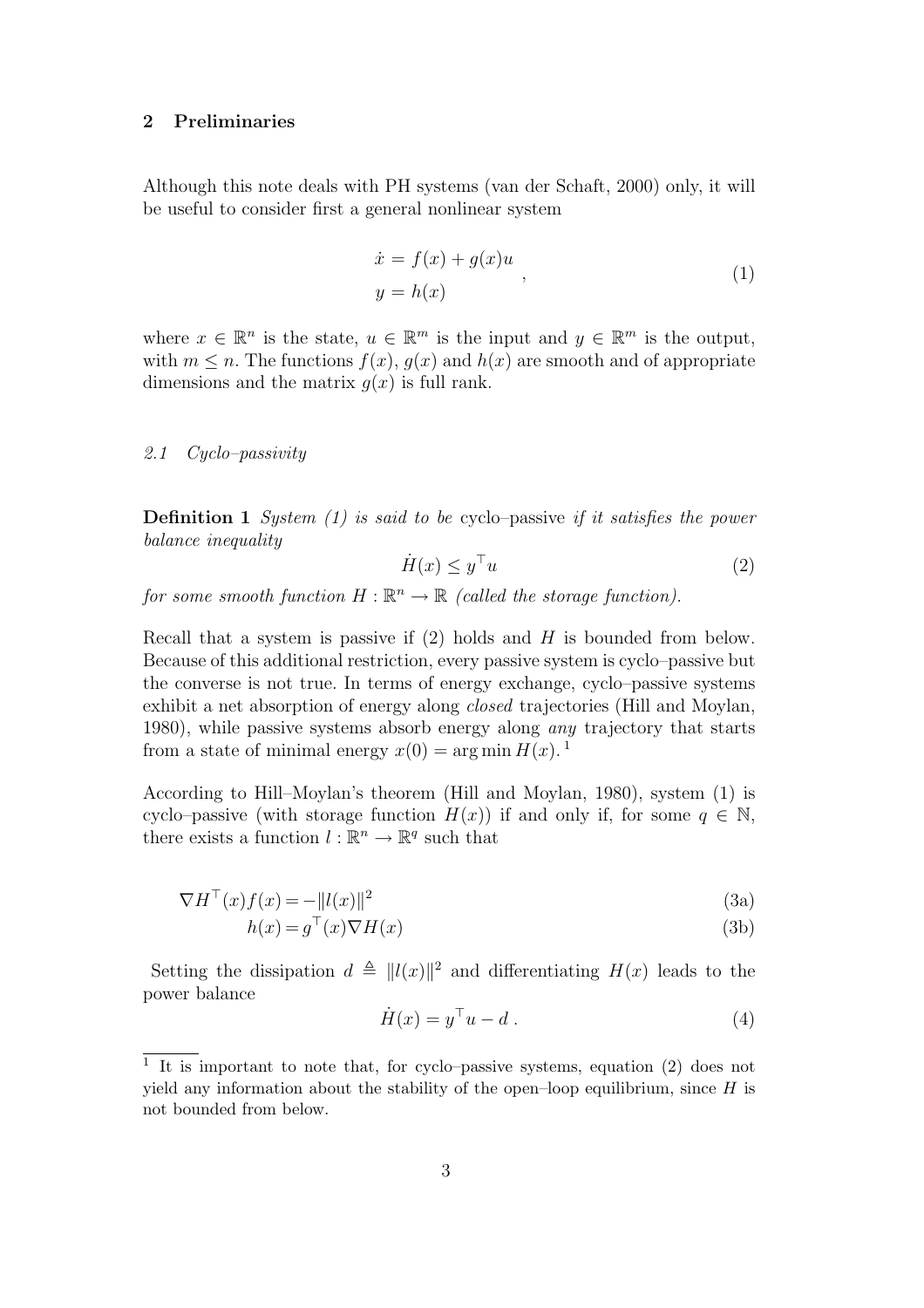We now focus on PH systems

$$
\Sigma: \begin{cases} \dot{x} = F(x)\nabla H(x) + g(x)u \\ y = g^{\top}(x)\nabla H(x) \end{cases}
$$
\n(5)

where  $F: \mathbb{R}^n \to \mathbb{R}^{n \times n}$ , with  $F(x) + F^{\top}(x) \leq 0$ . It can be easily verified that (5) is cyclo–passive with storage function  $H(x)$  and dissipation

$$
d \triangleq -\nabla H^{\top}(x)F(x)\nabla H(x) .
$$

PH systems are usually described factoring  $F(x)$  into its symmetric and antisymmetric parts as  $F(x) = J(x) - R(x)$ , where  $R(x) = R<sup>T</sup>(x) \ge 0$  and  $J(x) = -J^{\top}(x)$  (van der Schaft, 2000). These matrices capture the damping and interconnection structure of the system, respectively.

For future reference we compute the assignable equilibria of (5) as the members of the set

$$
\mathcal{E}_x \triangleq \left\{ x \mid g^\perp(x) F(x) \nabla H(x) = 0 \right\},\tag{6}
$$

with  $g^{\perp} : \mathbb{R}^n \to \mathbb{R}^{(n-m)\times n}$  a full rank left-annihilator of  $g(x)$ , that is,

$$
g^{\perp}(x)g(x) = 0
$$
 and  $\operatorname{rank} g(x) = n - m$ .

Associated to each  $x_{\star} \in \mathcal{E}_x$  there is a uniquely defined constant control given by

$$
u_{\star} \triangleq -g^{+}(x_{\star})F(x_{\star})\nabla H(x_{\star}), \tag{7}
$$

where  $g^+(x)$  is the Moore–Penrose left pseudo–inverse of  $g(x)$ , that is,

$$
g^+(x) \triangleq [g^{\top}(x)g(x)]^{-1}g^{\top}(x) .
$$

#### 2.2 Example

The system described by

$$
\begin{pmatrix} \dot{x}_1 \\ \dot{x}_2 \end{pmatrix} = \begin{pmatrix} -\frac{1}{2}x_1 + x_2 \\ -x_2^2 \end{pmatrix} + \begin{pmatrix} \frac{1}{2} - x_2^2 \\ x_2^3 \end{pmatrix} u \tag{8}
$$

can be written in the PH form (5) with

$$
F(x) = \begin{pmatrix} -\frac{1}{2} & x_2 \\ 0 & -x_2^2 \end{pmatrix}, \quad H(x) = \frac{1}{2}x_1^2 + x_2 \quad \text{and} \quad g(x) = \begin{pmatrix} \frac{1}{2} - x_2^2 \\ x_2^3 \end{pmatrix}.
$$
 (9)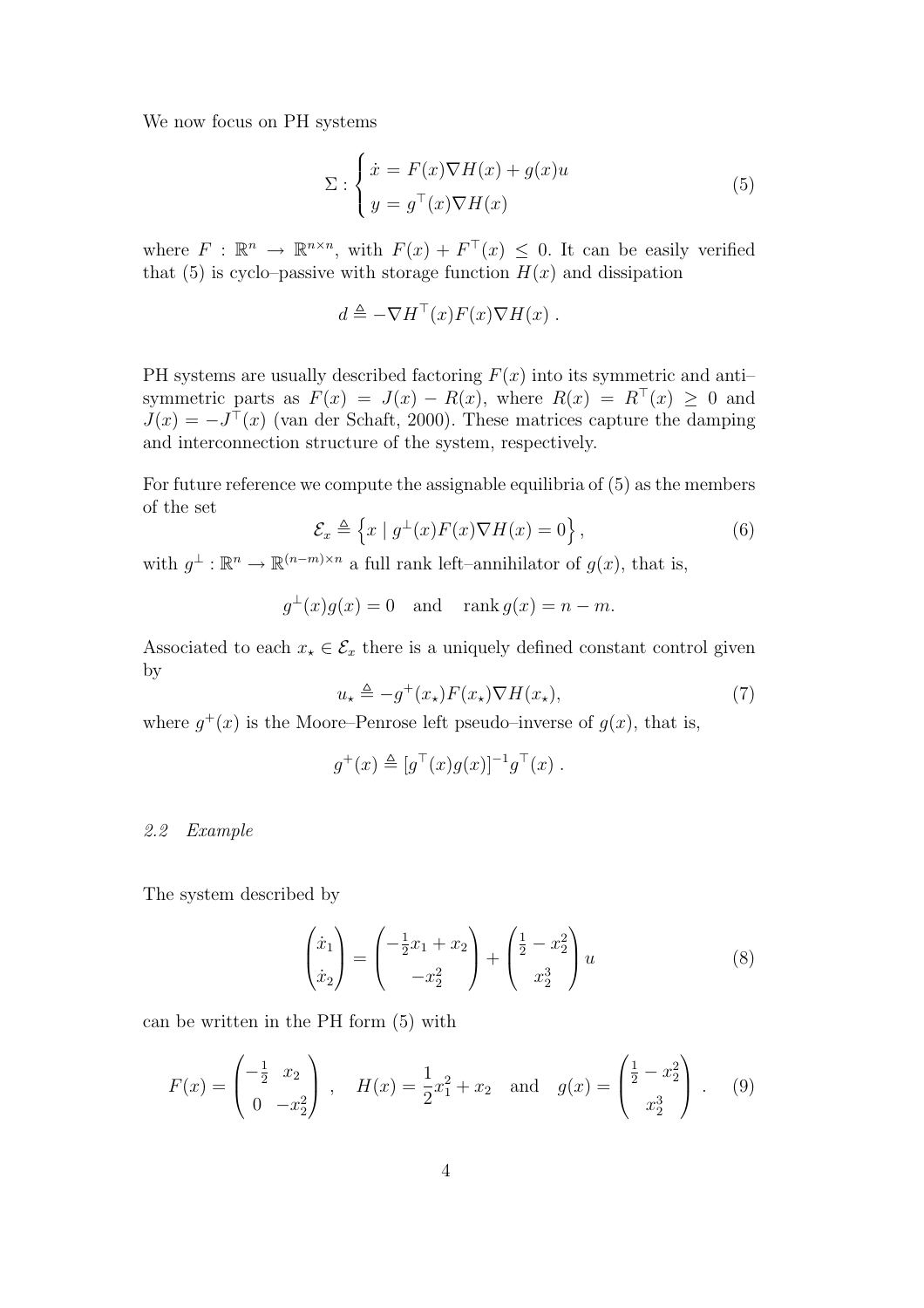and the output

$$
y = g^{\top}(x)\nabla H(x) = x_1\left(\frac{1}{2} - x_2^2\right) + x_2^3.
$$

As indicated in Footnote 1, equation (4) does not yield any information about the stability of the open–loop equilibrium  $(0, 0)$ , since H is not bounded from below. Actually, it can be readily seen that with  $u = 0$  the equilibrium is unstable and that the trajectories of the open–loop system exhibit finite escape time. Moreover, the origin can not be stabilized by any continuous feedback.

The assignable equilibria for this system is

$$
\mathcal{E}_x = \left\{ (x_1, x_2) \mid x_2^2 (1 - x_1 x_2) = 0 \right\}.
$$

#### 2.3 Control by interconnection

In CbI we propose a PH controller of the form

$$
\Sigma_{\rm c} : \begin{cases} \dot{\xi} = u_{\rm c} \\ y_{\rm c} = \nabla H_{\rm c}(\xi) \end{cases} , \tag{10}
$$

where  $\xi \in \mathbb{R}^m$  is the state of the controller,  $u_c, y_c$  are the input and the output of the controller, respectively, and  $H_c: \mathbb{R}^m \to \mathbb{R}$  is a to-be-designed controller storage function. See Ortega et al. (2008); van der Schaft (2000) for a justification of this choice of controller structure.

Control by interconnection comes in two basic variants. In the standard version,  $\Sigma$  and  $\Sigma_c$  are coupled using the classical unitary feedback power–preserving interconnection

$$
\Sigma_I: \left\{ \begin{pmatrix} u \\ u_c \end{pmatrix} = \begin{pmatrix} 0 & -1 \\ 1 & 0 \end{pmatrix} \begin{pmatrix} y \\ y_c \end{pmatrix} + \begin{pmatrix} v \\ 0 \end{pmatrix} , \right. (11)
$$

where  $v$  is a new, virtual input.<sup>2</sup> It is well-known (van der Schaft, 2000) that the PH structure is invariant under power–preserving interconnection with

 $\overline{2}$  We recall that an interconnection of PH systems is power preserving if it satisfies  $y^\top u + y_c^\top u_c = y^\top v.$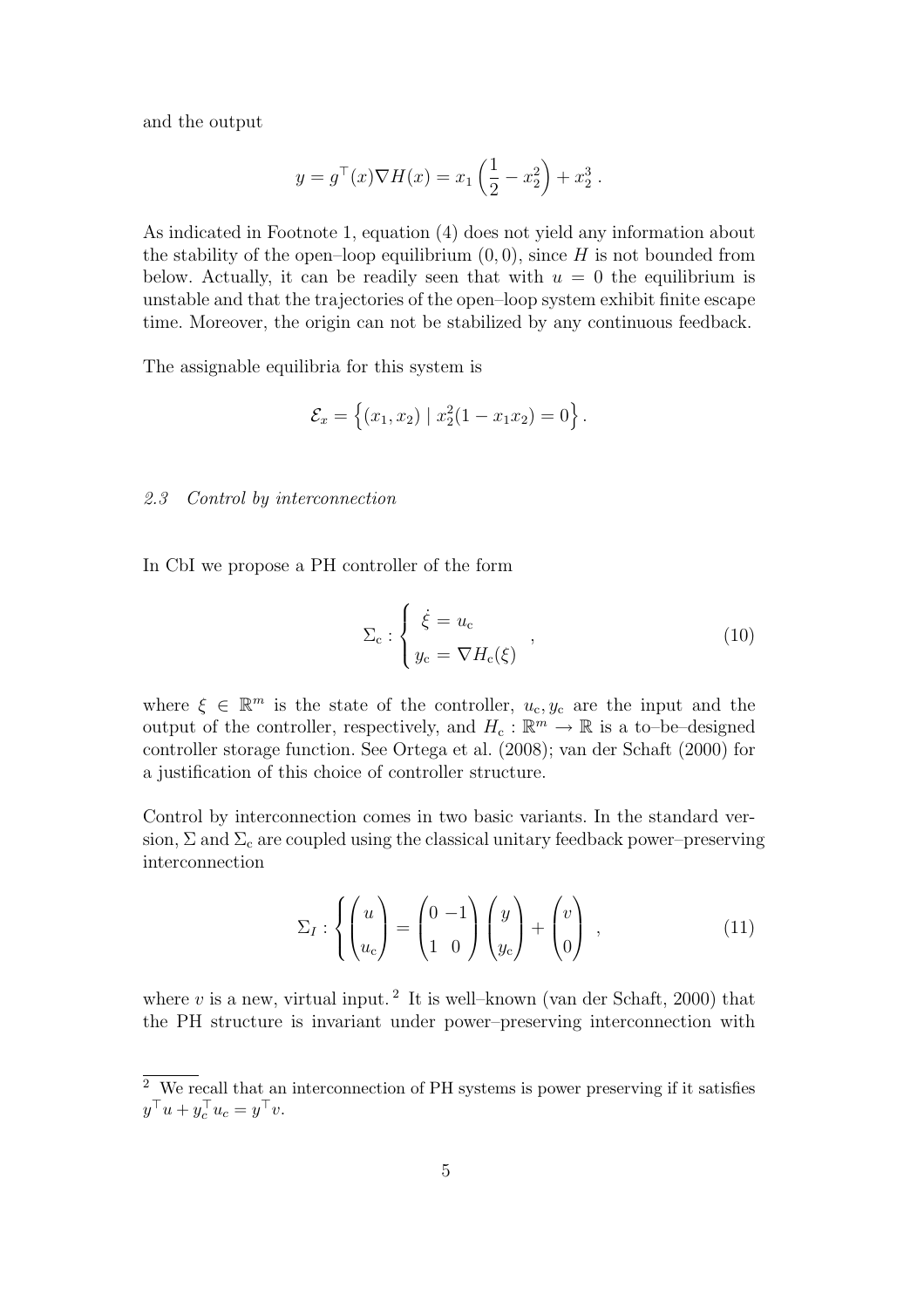this pattern leading to the interconnected PH system <sup>3</sup>

$$
\Sigma_{\text{Ts}} : \begin{cases} \begin{pmatrix} \dot{x} \\ \dot{\xi} \end{pmatrix} = \begin{pmatrix} F & -g \\ g^\top & 0 \end{pmatrix} \nabla H_{\text{T}} + \begin{pmatrix} g \\ 0 \end{pmatrix} v \\ y_{\text{Ts}} = \begin{pmatrix} g^\top & 0 \end{pmatrix} \nabla H_{\text{T}} \end{cases}
$$
 (12)

with

$$
H_{\mathbf{T}}(x,\xi) \triangleq H(x) + H_{\mathbf{c}}(\xi),\tag{13}
$$

the new total energy.

A new version of CbI has been recently introduced in Ortega et al. (2008) that, being related to the power shaping procedure of Ortega et al. (2003), is called power shaping CbI. In this case,  $F$  is assumed to be non-singular and a modified PH system with a new passive output is generated as

$$
\Sigma_{\rm ps}: \begin{cases} \dot{x} = F\nabla H + gu \\ y_{\rm ps} = -g^{\top} F^{-\top} (F\nabla H + gu) \end{cases} . \tag{14}
$$

Noticing that  $y_{\text{ps}} = -g^{\top}F^{-\top}\dot{x}$  it is easy to show (Ortega et al., 2003) that (14) satisfies  $H \leq u^{\top}y_{\text{ps}}$ . The interconnection is then given by

$$
\Sigma_{Ips} : \left\{ \begin{pmatrix} u \\ u_c \end{pmatrix} = \begin{pmatrix} 0 & -1 \\ 1 & 0 \end{pmatrix} \begin{pmatrix} y_{ps} \\ y_c \end{pmatrix} + \begin{pmatrix} v \\ 0 \end{pmatrix} \right\},\tag{15}
$$

that yields the PH closed–loop system

$$
\Sigma_{\text{Tps}} : \begin{cases} \begin{pmatrix} \dot{x} \\ \dot{\xi} \end{pmatrix} = \begin{pmatrix} F & -g \\ -g^\top F^{-\top} F & g^\top F^{-\top} g \end{pmatrix} \nabla H_{\text{T}} + \begin{pmatrix} g \\ -g^\top F^{-\top} g \end{pmatrix} v \\ y_{\text{Tps}} = \begin{pmatrix} g^\top & -g^\top F^{-1} g \end{pmatrix} \nabla H_{\text{T}} \end{cases} \tag{16}
$$

So far, we have constructed interconnected systems which are cyclo–passive with storage function  $H_T$ . Since  $H_c$  can be modified at will, it seems reasonable to use it to "shape" the total storage function. We are interested in shaping  $H<sub>T</sub>$  along the x coordinates, but unfortunately,  $H<sub>c</sub>$  is a function of  $\xi$ , so this idea cannot be applied directly. One way to get around this, is to relate  $x$  and  $\xi$  in the following way.

**Assumption 2** There exist a smooth mapping  $C : \mathbb{R}^n \to \mathbb{R}^m$ , the Jacobian of which has rank  $m < n$  and at least one of the following conditions is satisfied:

 $\overline{3}$  To relieve the clutter, we will drop the functions arguments once they are defined and there is no possibility of confusion.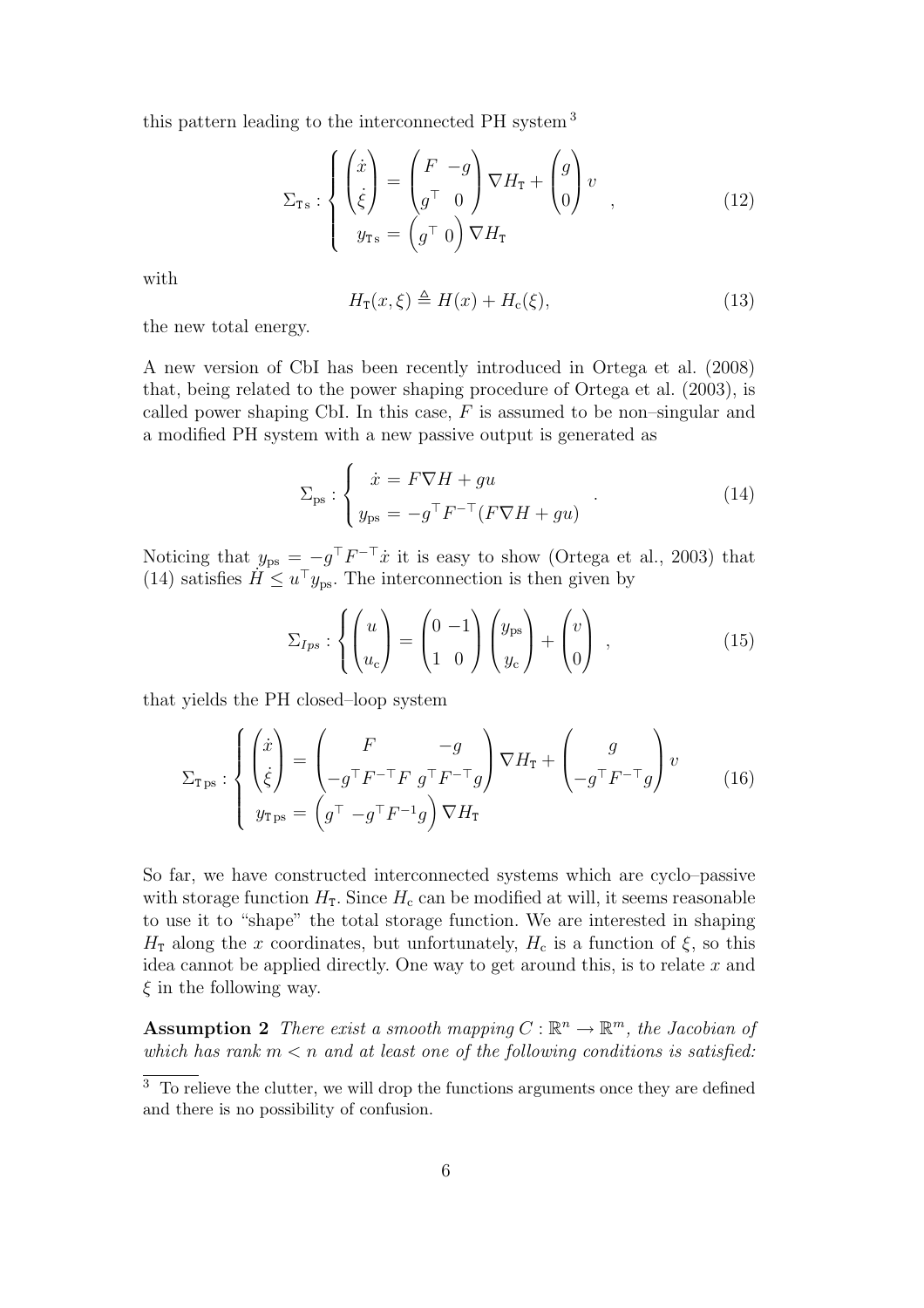(1) (Standard CbI)

$$
g^{\top}(x)\nabla C(x) = 0 \quad and \quad F(x)\nabla C(x) = -g(x) \tag{17}
$$

(2) (Power shaping CbI)  $|F(x)| \neq 0$  and

$$
F(x)\nabla C(x) = -g(x) \tag{18}
$$

Assumption 1 is made throughout the paper. That is, we assume that, for the given F and g, a solution of the partial differential equations (17) or (18) is known. Also, to simplify the presentation, we assume that  $F$  is full rank. The power shaping CbI presented above is called "Basic CbI–PS" in Ortega et al. (2008), in that paper we present another version of CbI that generates a new, full rank, matrix to replace  $F$ .

In Ortega et al. (2008) it is shown that condition 1 (resp., 2) of Assumption 1 ensures that, for any  $\kappa \in \mathbb{R}^m$ , the manifolds

$$
\mathcal{M}_{\kappa} = \{(x,\xi) | C(x) - \xi = \kappa\}
$$

are invariant  $4$  under the flow of the system  $(12)$  (resp.,  $(16)$ ). As discussed in van der Schaft (2000); Ortega et al. (2001, 2008), and also shown below, the construction of this, so–called, Casimir function  $C(x) - \xi$  is the key step of CbI that allows us to shape the storage function in the state coordinates x. In order to reveal this property and, at the same time, provide a unified framework to study both versions of CbI we find convenient to define the following PH system

$$
\Sigma_{\mathbf{T}} : \begin{cases} \begin{pmatrix} \dot{x} \\ \dot{\xi} \end{pmatrix} = F_{\mathbf{T}}(x)\nabla H_{\mathbf{T}}(x,\xi) + g_{\mathbf{T}}(x)v \\ y_{\mathbf{T}} = g_{\mathbf{T}}^{\top}(x)\nabla H_{\mathbf{T}}(x,\xi) \end{cases} \tag{19}
$$

where

$$
F_{\mathsf{T}}(x) \triangleq \begin{pmatrix} I \\ \nabla C^{\top}(x) \end{pmatrix} \left( F(x) - g(x) \right), \ g_{\mathsf{T}}(x) \triangleq \begin{pmatrix} I \\ \nabla C^{\top} \end{pmatrix} g. \tag{20}
$$

Notice that, (19) describes the behavior of both closed–loop systems, (12) and (17), or (16) and (18). In the sequel we deal only with (19) in the understanding that, depending on which condition of Assumption 1 is satisfied, we are referring to either one of the CbI controllers.

The proposition below opens the possibility of creating appropriate storage functions that can be shaped along  $x$ .

<sup>4</sup> That is, 
$$
C(x(t)) - \xi(t) = C(x_0) - \xi_0
$$
,  $\forall$  t,  $(x_0, \xi_0) \triangleq (x(0), \xi(0))$ .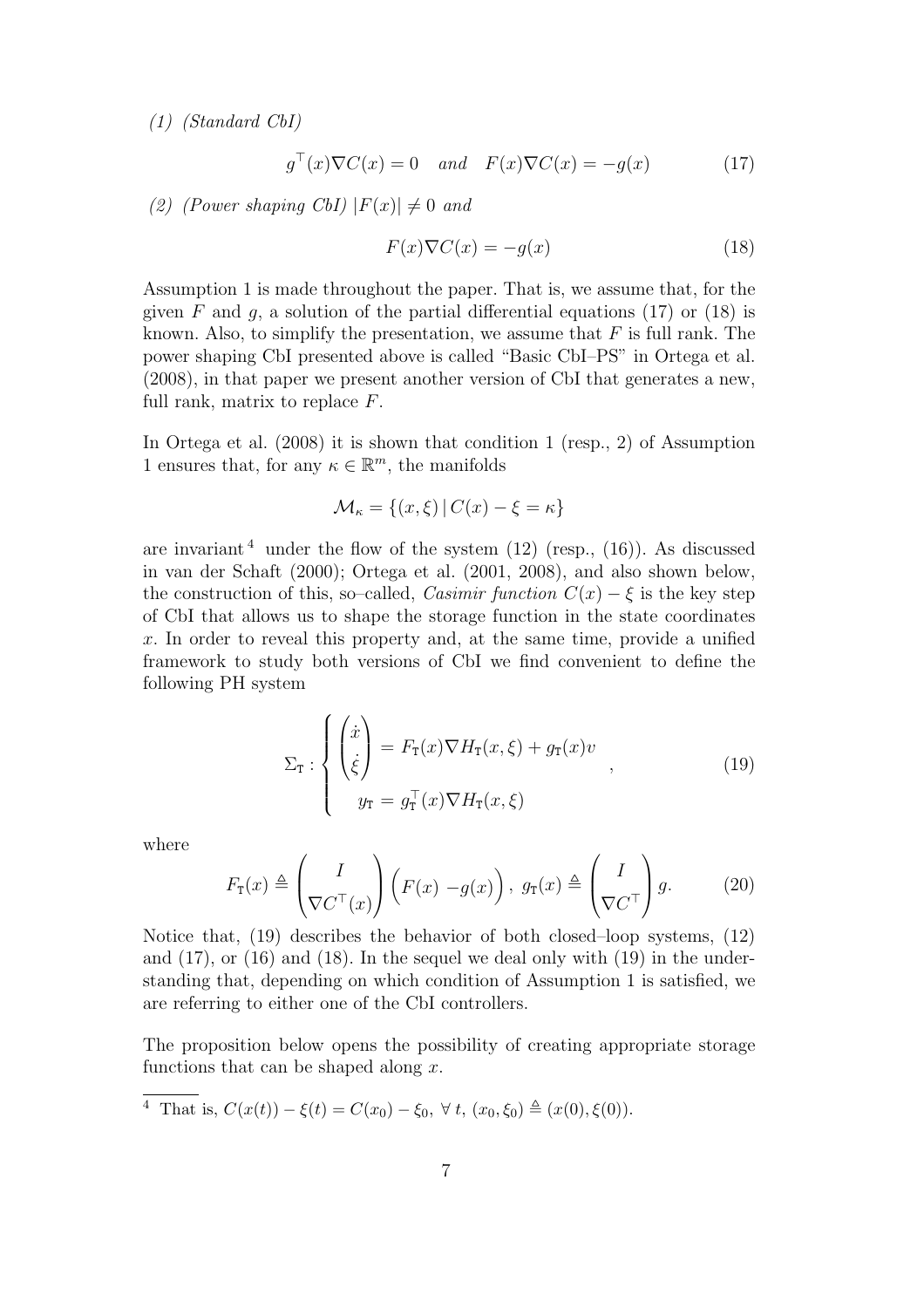**Proposition 1** The PH system  $(19)$  is cyclo–passive with storage function

$$
W(x,\xi) \triangleq H_{\mathbf{T}}(x,\xi) + \Phi(C(x) - \xi),\tag{21}
$$

for any smooth  $\Phi : \mathbb{R}^m \to \mathbb{R}$ .

PROOF. We compute

$$
\dot{W} = \dot{H}_{\text{T}} + \dot{\Phi}
$$
\n
$$
= v^{\top} y_{\text{T}} - d_{\text{T}} + \nabla^{\top} \Phi \begin{pmatrix} \dot{x} \\ \dot{\xi} \end{pmatrix}
$$
\n
$$
= v^{\top} y_{\text{T}} - d_{\text{T}} + \begin{pmatrix} \nabla C \\ -I \end{pmatrix}^{\top} \begin{pmatrix} \dot{x} \\ \dot{\xi} \end{pmatrix}
$$
\n
$$
= v^{\top} y_{\text{T}} - d_{\text{T}},
$$

where the second line follows from the fact that  $\Sigma_{\texttt{T}}$  is cyclo–passive with storage function  $H_T$  and dissipation  $d_T \triangleq -\nabla H_T^\top F_T \nabla H_T$ , and the last one from  $(21)$ ,  $(19)$ ,  $(20)$  and

$$
\begin{pmatrix} \nabla C \\ -I \end{pmatrix}^\top \begin{pmatrix} I \\ \nabla C^\top \end{pmatrix} = 0.
$$

 $\Box \Box \Box$ 

# 3 Stabilization

In this section we show how Proposition 1 can be used for stabilization of an arbitrary element of the assignable equilibrium set  $\mathcal{E}_x$ , defined in (6). We propose functions  $H_c$  and  $\Phi$  and give conditions on C that ensure the stabilization requirement.

As a first step, lets define the set of admissible equilibria  $\mathcal E$  for the system (19) in open–loop (i.e., with  $v = 0$ ). According to (19) and (20)

$$
\mathcal{E} = \{(x, \xi) | F\nabla H - g\nabla H_c = 0\} . \tag{22}
$$

In the previous section we have shown that  $W$  satisfies

$$
\dot{W} = y_{\mathbf{r}}^{\top} v - d_{\mathbf{r}} . \tag{23}
$$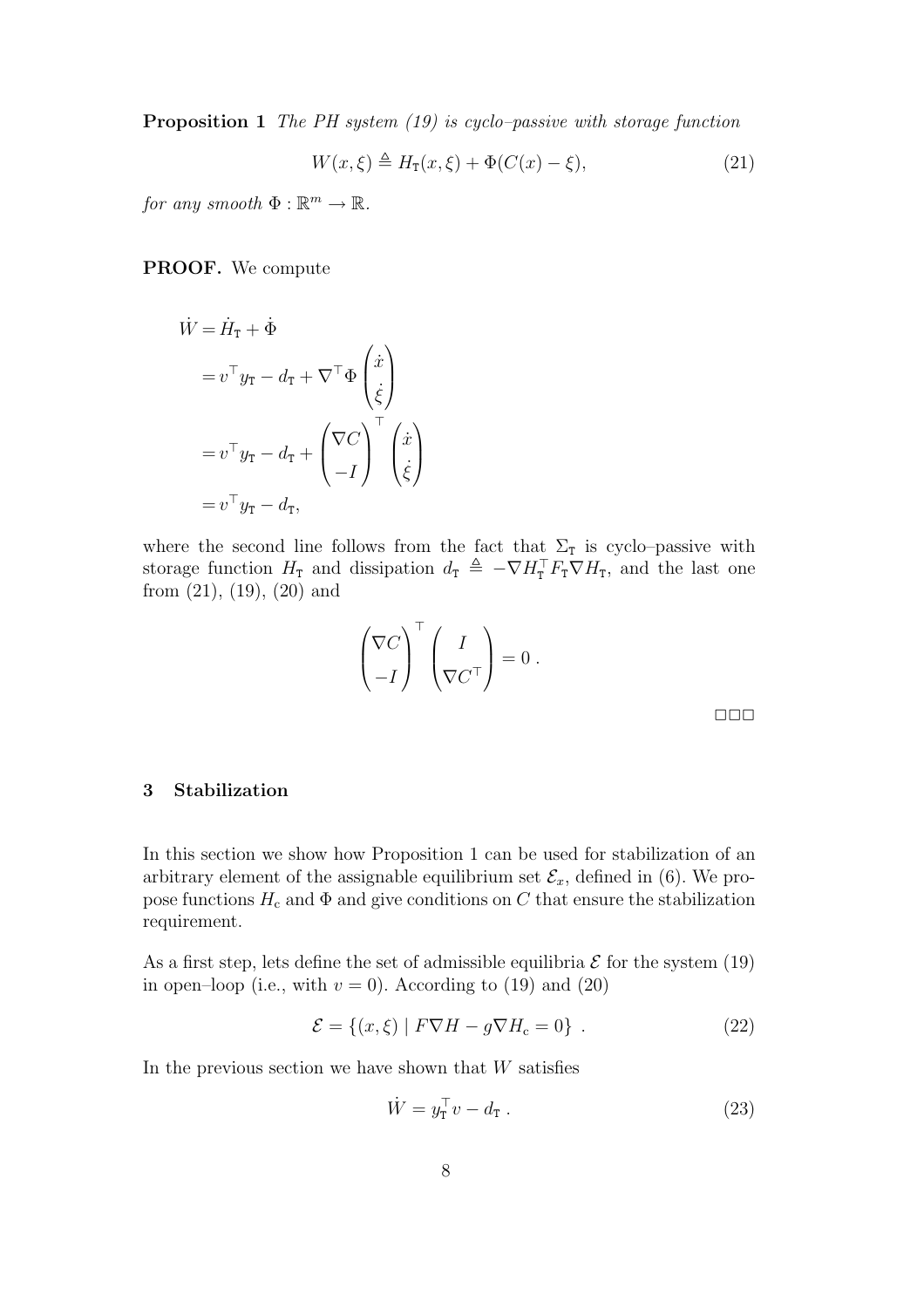with  $d_{\text{T}} \geq 0$ . It follows from standard Lyapunov theory that if W has a strict minimum at a point  $(x_\star,\xi_\star) \in \mathcal{E}$  and we set  $v = 0$  then  $(x_\star,\xi_\star)$  will be stable. Our goal is thus, to find appropriate  $\Phi$  and  $H_c$ , and impose conditions on C, such that

$$
(x_{\star}, \xi_{\star}) = \arg\min W(x, \xi) . \tag{24}
$$

Clearly, negativity of  $\dot{W}$  can be reinforced if we set

$$
v = -K_{v}y_{T}, \quad K_{v} = K_{v}^{T} > 0.
$$
 (25)

This damping injection (also called  $L_qV$ ) approach is usually adopted in PBC to try make the equilibrium *asymptotically* stable, which will follow if  $y<sub>T</sub>$  is a detectable output (van der Schaft, 2000). Unfortunately, we will show below that the latter condition is not satisfied for CbI and we must adopt another strategy, which will be presented in Section 4.

But first let us propose a solution to the problem of stabilization of an arbitrary element of  $\mathcal{E}_x$ .

#### 3.1 Stabilization of assignable equilibria

**Proposition 2** Consider  $\Sigma_{\text{I}}$  given by (19) with  $v = 0$ . Fix any point  $x_{\star} \in \mathcal{E}_x$ and compute the corresponding  $u<sub>z</sub>$  via (7). Let

$$
H_{\rm c}(\xi) = \frac{1}{2} \left\| \xi - K_{\rm c}^{-1} u_{\star} \right\|_{K_{\rm c}}^2, \quad K_{\rm c} = K_{\rm c}^{\top} > 0
$$
  

$$
\Phi(\eta) = -u_{\star}^{\top} \eta.
$$
 (26)

Then  $(x_*,0)$  is an equilibrium of the closed–loop system (19), that is,  $(x_*,0) \in$  $\mathcal{E}$ .<sup>5</sup> Furthermore,  $(x_{\star},0)$  is a stable equilibrium if

$$
\nabla^2 H(x_\star) - \sum_{i=1}^m u_{\star i} \nabla^2 C_i(x_\star) > 0 \,. \tag{27}
$$

**PROOF.** First, we prove that  $(x_*,0) \in \mathcal{E}$ . From (18) we have that

$$
F\nabla C = -g.\tag{28}
$$

Consequently,  $\nabla C^{\perp} = g^{\perp} F$  and we have that

<sup>&</sup>lt;sup>5</sup> Later on, we will exploit the possibility of setting the equilibrium at points other that  $(x_\star, 0)$ .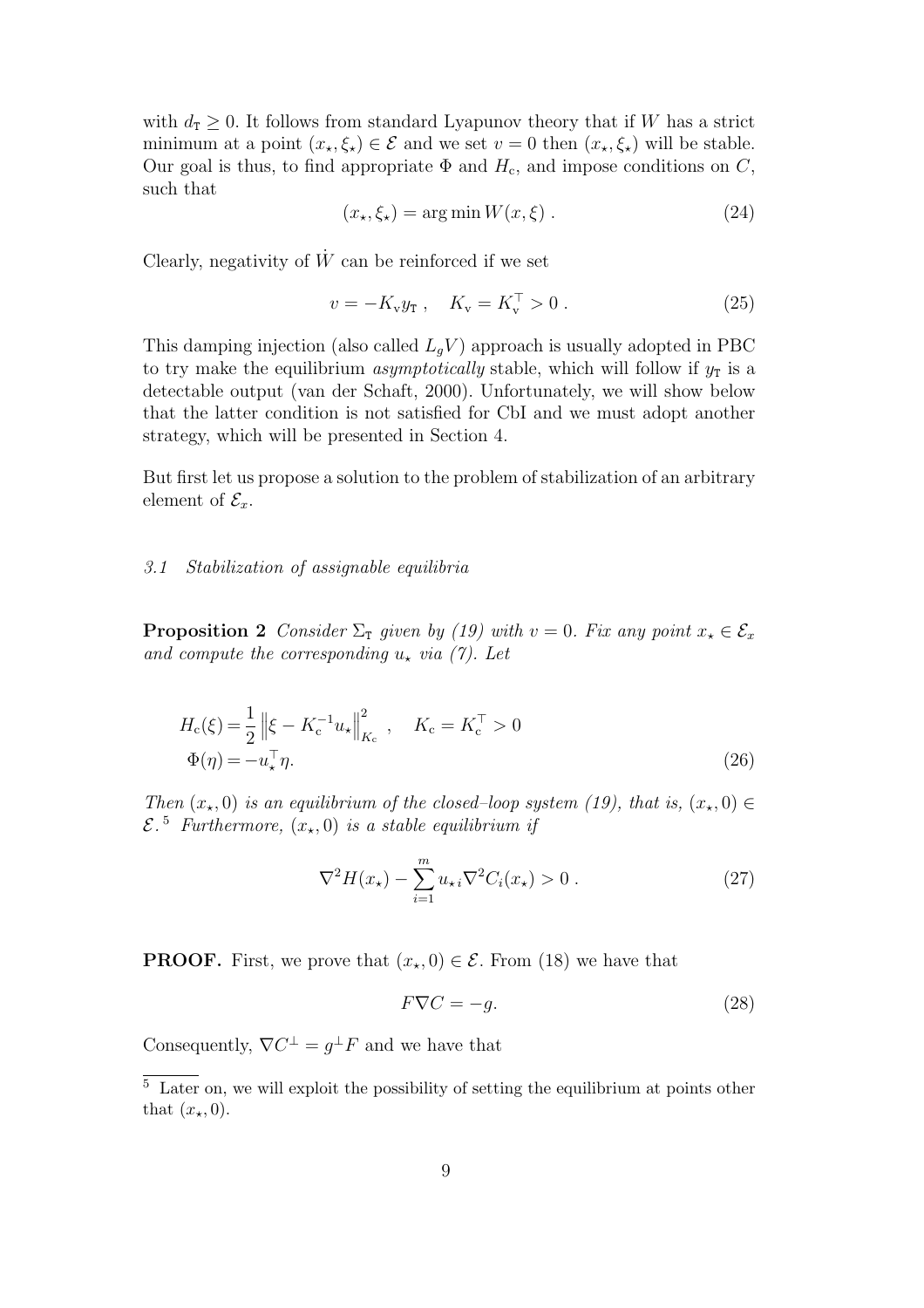$$
\mathcal{E}_x = \left\{ x \mid g^\perp F \nabla H = 0 \right\}
$$

$$
= \left\{ x \mid \nabla C^\perp \nabla H = 0 \right\},\
$$

while the set of admissible equilibria for the closed–loop system (19), given in (22), can be written as

$$
\mathcal{E} = \{(x,\xi) \mid F\nabla H - g\nabla H_c = 0\}
$$
  
=  $\{(x,\xi) \mid \nabla H + \nabla C\nabla H_c = 0\}$   
=  $\{(x,\xi) \mid \nabla C^{\perp} \nabla H = 0, \nabla H_c = -\nabla C^{\dagger} \nabla H\}$ , (29)

where we have used (28) and  $|F| \neq 0$  in the second identity and Lemma 2 of Ortega et al. (2008) to establish the last identity. Now, from (28) we see that  $\nabla C^+ = -(g^{\top}g)^{-1}g^{\top}F$ , therefore

$$
\mathcal{E} = \left\{ (x,\xi) \mid \nabla C^{\perp} \nabla H = 0, \ \nabla H_{\rm c} = (g^{\top} g)^{-1} g^{\top} F \nabla H \right\}.
$$

To prove that  $(x_*,0) \in \mathcal{E}$  for any  $x_* \in \mathcal{E}_x$  we note, from the definition of  $H_c$ , that  $\nabla H_c(0) = -u_\star$ , with  $u_\star$  given in (7).

We now prove that  $(x_*,0) = \arg \min W(x,\xi)$  verifying the conditions

$$
\nabla W(x_\star, 0) = 0, \quad \nabla^2 W(x_\star, 0) > 0.
$$

The set of extrema of W is

$$
\mathcal{A} \triangleq \{(x,\xi) \mid \nabla W = 0\}
$$
  
=  $\{(x,\xi) \mid \nabla H + \nabla C \nabla \Phi = 0, \nabla H_c = \nabla \Phi\}$   
=  $\{(x,\xi) \mid \nabla H + \nabla C \nabla H_c = 0, \nabla H_c = \nabla \Phi\}$ 

where the second identity is obtained from  $(13)$  and  $(21)$ . Using the definitions of  $\Phi$  and  $H_c$  and the second equation in (29) we conclude that

$$
(x_{\star},0) \in \mathcal{A} \iff (x_{\star},0) \in \mathcal{E}.
$$

We have shown above that for all  $x_{\star} \in \mathcal{E}_x$  we have that  $(x_{\star}, 0) \in \mathcal{A}$ . We now give conditions under which they are minimum points. Some simple calculations proceeding from

$$
W(x,\xi) = H(x) + \frac{1}{2} \left\| \xi - K_c^{-1} u_{\star} \right\|_{K_c}^2 - u_{\star}^{\top} [C(x) - \xi],
$$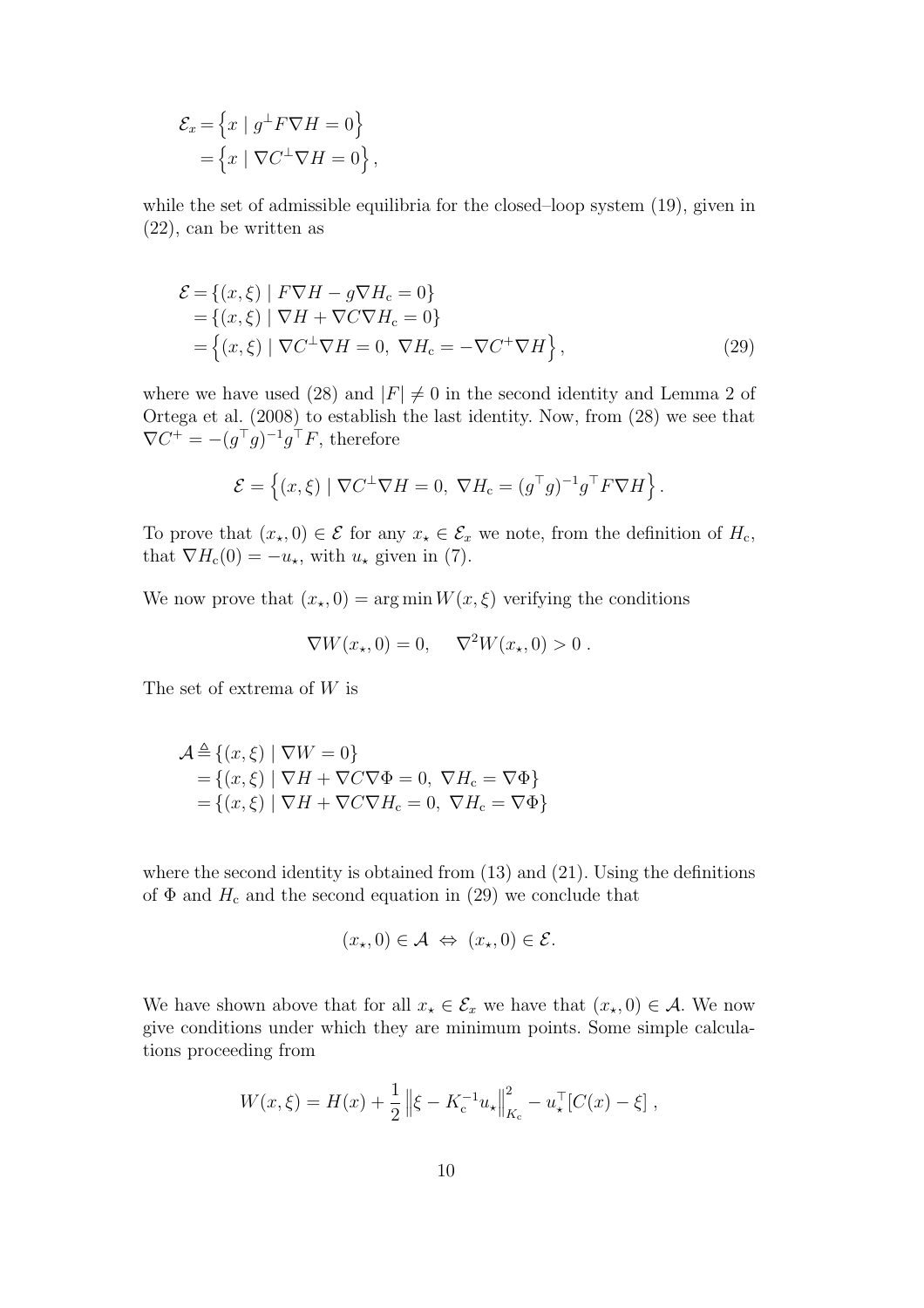yield the Hessian

$$
\nabla^2 W = \begin{pmatrix} \nabla^2 H - \sum_{i=1}^m u_{\star i} \nabla^2 C_i & 0 \\ 0 & K_c \end{pmatrix} ,
$$

from which we conclude that the equilibrium  $(x_{\star}, 0)$  is stable if (27) holds.  $\Box$   $\Box$   $\Box$ 

### 3.2 Example (continued)

The function

$$
C(x) = x_1 + \frac{1}{2}x_2^2
$$

satisfies  $(18)$  for system  $(5)$ ,  $(9)$ , that is,

$$
F\nabla C = \begin{pmatrix} -\frac{1}{2} & x_2 \\ 0 & -x_2^2 \end{pmatrix} \begin{pmatrix} 1 \\ x_2 \end{pmatrix} = \begin{pmatrix} -\frac{1}{2} + x_2^2 \\ -x_2^3 \end{pmatrix} = -g.
$$

The matrix  $F(x)$  is non-singular everywhere except at the line  $x_2 = 0$ , that will be ruled out of the analysis. Since condition 2 of Assumption 1 is satisfied we apply power shaping CbI.

In Subsection 2.2 we have proved that  $\mathcal{E}_x = \{(x_1, x_2) | x_2^2(1 - x_1x_2) = 0\}$ . We thus consider equilibria of the form

$$
x_{\star} = \begin{pmatrix} x_{1\,\star} \\ \frac{1}{x_{1\,\star}} \end{pmatrix} , \quad x_{1\,\star} \in \mathbb{R} \setminus \{0\} .
$$

Further,  $u_\star = x_{1\,\star}$ .

Since the Hessians are

$$
\nabla^2 H = \begin{pmatrix} 1 & 0 \\ 0 & 0 \end{pmatrix} \quad \text{and} \quad \nabla^2 C = \begin{pmatrix} 0 & 0 \\ 0 & 1 \end{pmatrix} \,,
$$

condition (27) is satisfied if and only if  $u_{\star} < 0$ . Then, applying Proposition 2, any point of the form  $(x_{1\star}, \frac{1}{x_1})$  $(\frac{1}{x_{1\star}}), x_{1\star} < 0$ , is stabilized by the controller

$$
\dot{\xi} = -\nabla C^{\top} g (\nabla H_c - v) + \nabla C^{\top} F \nabla H \n u = -\nabla H_c + v ,
$$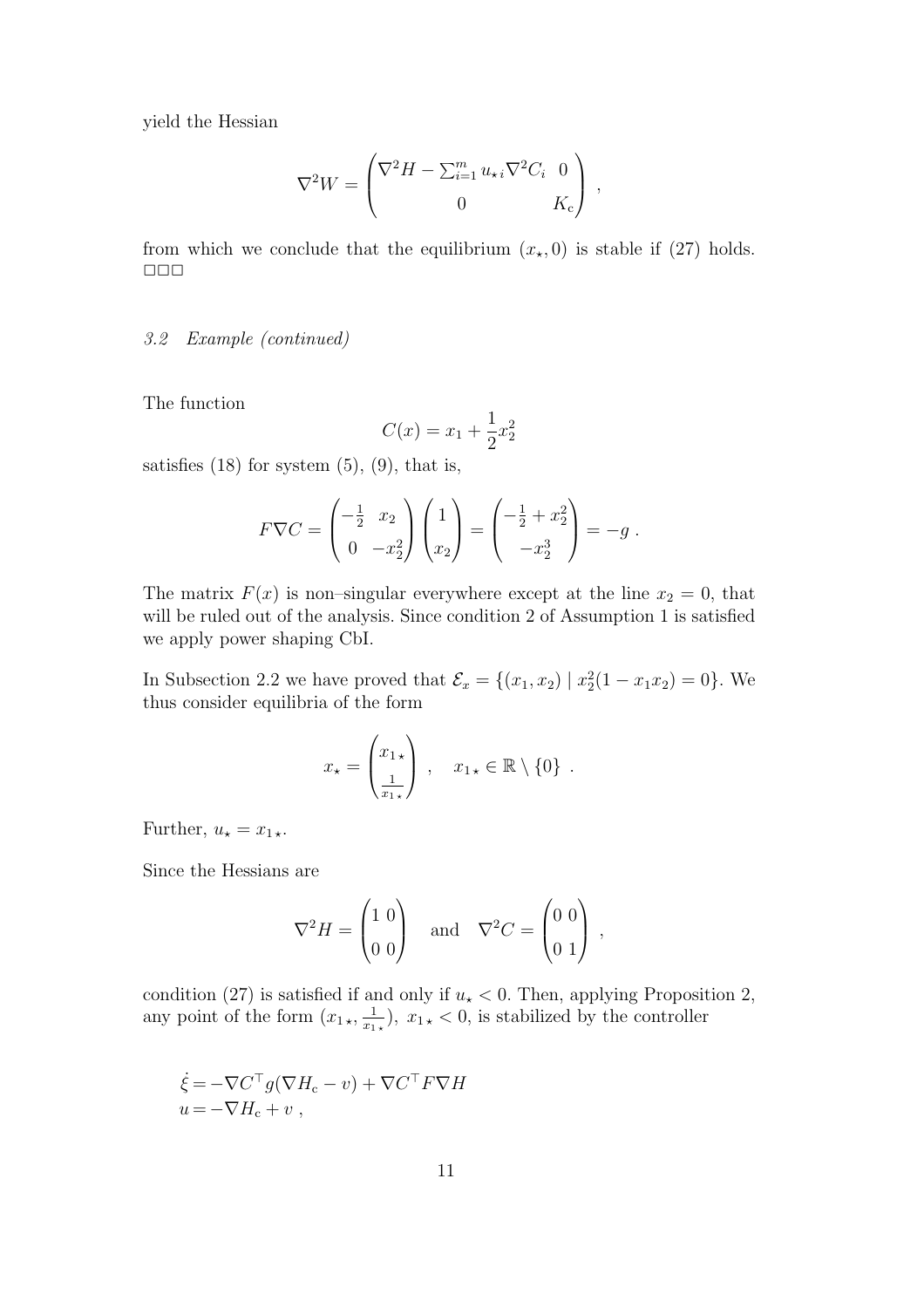where  $v$  may be taken equal to zero or as a damping injection

$$
v = -K_{\rm v}y_{\rm T} = -K_{\rm v}g^{\rm T}(\nabla H + \nabla C\nabla H_{\rm c}).
$$

For reference, we provide the explicit forms of

$$
\nabla C^{\top} g = \left(1 \ x_2\right) \begin{pmatrix} \frac{1}{2} - x_2^2 \\ x_2^3 \end{pmatrix} = \frac{1}{2} - x_2^2 + x_2^4 = \left(x_2^2 - \frac{1}{2}\right)^2 + \frac{1}{4}
$$

and

$$
\nabla C^{\top} F \nabla H = \left(1 \ x_2\right) \begin{pmatrix} -\frac{1}{2}x_1 + x_2 \\ -x_2^2 \end{pmatrix} = -\frac{1}{2}x_1 + x_2 - x_2^3.
$$

#### 4 Main Result: Asymptotic stability

In Subsection 2.3 we have proposed to shape the storage function (along the state x) via generation of the invariant manifolds  $\mathcal{M}_{\kappa} = \{(x,\xi) | C(x) - \xi = \kappa\}.$ Unfortunately, the latter poses the following problem. Suppose the system starts at an arbitrary initial condition  $(x_0, \xi_0)$ , there is no reason why the desired equilibrium  $(x_{\star}, \xi_{\star})$  should satisfy

$$
C(x_{\star}) - \xi_{\star} = C(x_0) - \xi_0 \,. \tag{30}
$$

One way to fulfill (30) is to initialize the controller at the value  $\xi_0$  that puts the system in the proper invariant manifold. This approach is simple but the dependence on the initial conditions makes it highly non–robust. In particular, in the face of a disturbance that moves the state away from the manifold, we would need to re–initialize the controller. In general,  $(x_{\star}, \xi_{\star})$  will not be attainable from  $(x_0, \xi_0)$ , hence the output  $y_T$  is not detectable, and the desired equilibrium might be stable but not asymptotically stable even with the damping injection (25).

Our main contribution is to present two alternative solutions to the problem. Before giving these results we take a closer look at our example to get an idea of the role of the Casimir function.

#### 4.1 Example (continued)

Suppose that we want to stabilize the point  $(-1, -1, 0)$ , so that  $u_\star = x_{1\star} = -1$ . If we set  $K_c = 1$ , our Lyapunov function is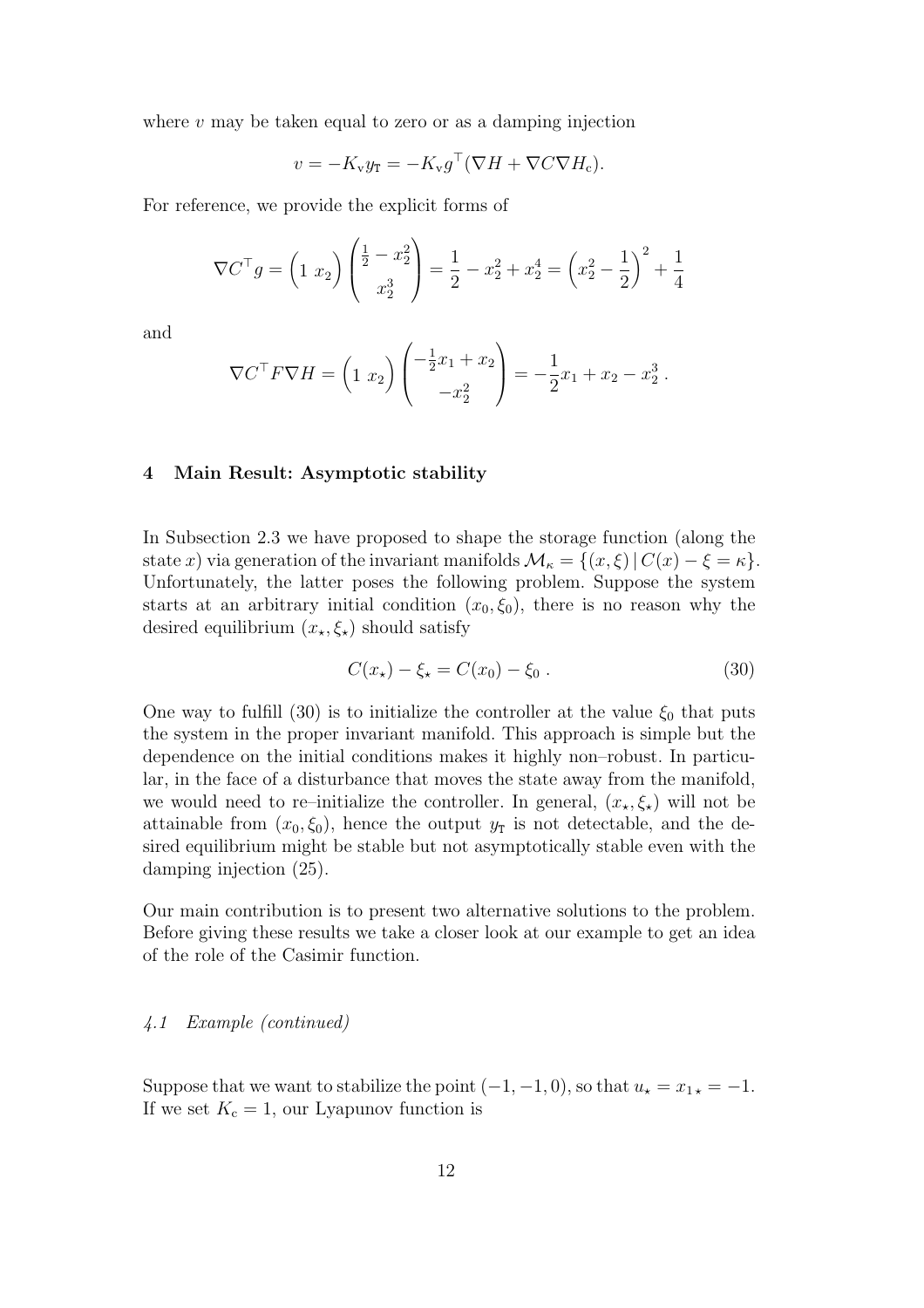$$
W(x,\xi) = H(x) - u_{\star}^{\top}(C(x) - \xi) + H_c(\xi)
$$
  
=  $\frac{1}{2}x_1^2 + x_2 + \frac{1}{2}x_2^2 + x_1 - \xi + \frac{1}{2}\xi^2 + \xi + \frac{1}{2}$   
=  $\frac{1}{2} [(x_1 + 1)^2 + (x_2 + 1)^2 + \xi^2] - \frac{1}{2}$ ,

the level sets of which are spheres centered at  $(-1, -1, 0)$ .

Suppose, further, that the system is initially at  $(x_0, \xi_0) = (\frac{3}{2}, -\frac{1}{2})$  $\frac{1}{2}, \frac{13}{8}$  $\frac{13}{8}$ , so that

$$
C(x_0) - \xi_0 = \frac{3}{2} + \frac{1}{2} \frac{1}{4} - \frac{13}{8} = 0.
$$

Since

$$
C(x_{\star}) - \xi_{\star} = -1 + \frac{1}{2} + 0 \neq 0 ,
$$

the system will not reach the desired value. The trajectories cannot diverge, since W is radially unbounded. Instead, we would expect the trajectory to reach an invariant set contained in the invariant manifold

$$
\mathcal{M}_0 = \{(x,\xi) | C(x) - \xi = 0\} .
$$

The set  $\mathcal E$  is the union of the sets described by the parametrized curves

$$
q_1(\bar{x}_1) = \begin{pmatrix} \bar{x}_1 \\ \frac{1}{\bar{x}_1} \\ -\bar{x}_1 - 1 \end{pmatrix}, \quad \bar{x}_1 \in \mathbb{R} \setminus \{0\} \quad \text{and} \quad q_2(\bar{x}_1) = \begin{pmatrix} \bar{x}_1 \\ 0 \\ -\bar{x}_1 - 1 \end{pmatrix}, \quad \bar{x}_1 \in \mathbb{R}
$$

(see Appendix A for details). Note that

$$
\mathcal{E} \cap \mathcal{M}_0 = \{(-0.8478, -1.1795, -0.1522), (-0.5, 0, -0.5)\}.
$$

Figure 1 shows  $\mathcal{M}_0$ ,  $\mathcal E$  and the trajectory starting at  $(x_0, \xi_0) = (\frac{3}{2}, -\frac{1}{2})$  $\frac{1}{2}, \frac{13}{8}$  $\frac{13}{8}$ ) and converging to  $(-0.8478, -1.1795, -0.1522)$ . Figure 2 shows the intersection of  $\mathcal{M}_0$  and the level sets of W with the planes  $x_2 = x_{2*} = -1$  and  $\xi = \xi_* = 0$ . The projections of  $\mathcal E$  and the trajectory are also shown.

# 4.2 Adaptive CbI

It is clear that another way to satisfy the constraint (30) is by shifting away from zero the desired value of  $\xi$  to the new value

$$
\xi_{\star} = C(x_{\star}) - C(x_0) + \xi_0 \,. \tag{31}
$$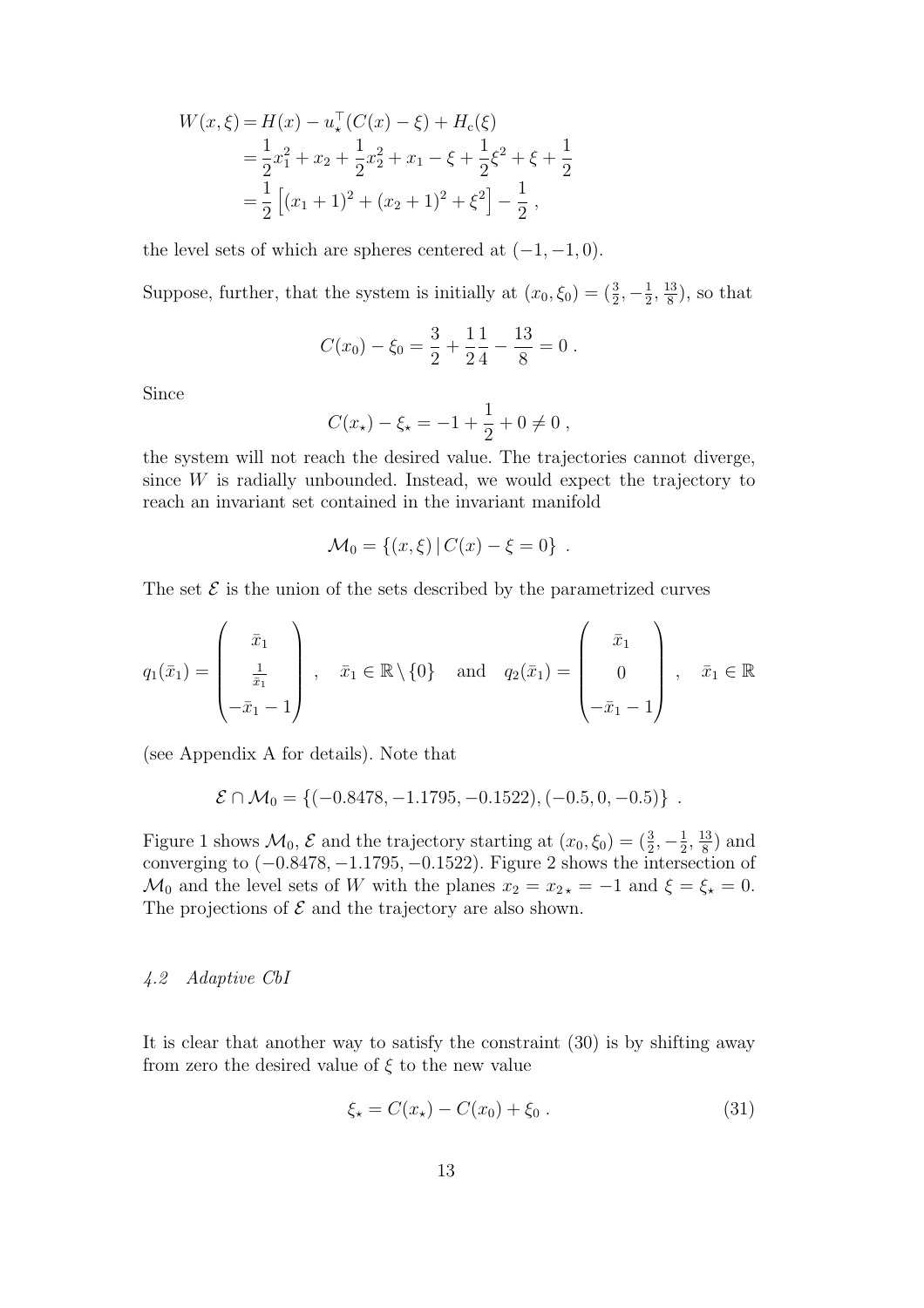

Fig. 1. The invariant manifold  $\mathcal{M}_0$ , the equilibria locus  $\mathcal E$  and the simulated response.



Fig. 2. Level sets of W and invariant manifold  $\mathcal{M}_0$ , equilibria locus  $\mathcal E$  and simulated response, all projected into the planes  $x_2 = -1$  (above) and  $\xi = 0$  (below).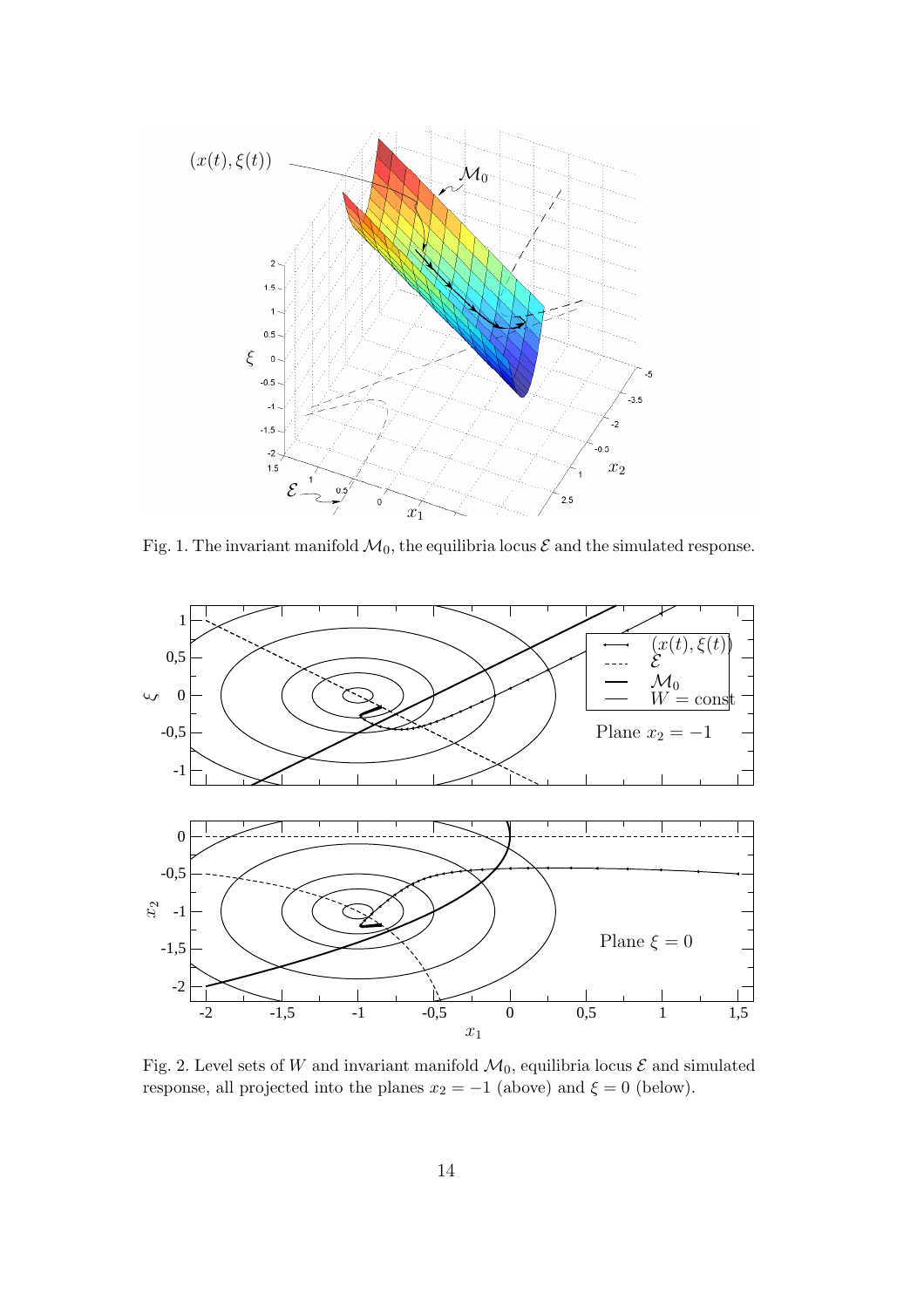This amounts to changing  $H_c$  to

$$
H_{\rm c}(\xi) = \frac{1}{2} \left\| \xi - \xi_{\star} - K_{\rm c}^{-1} u_{\star} \right\|_{K_{\rm c}}^2, \qquad (32)
$$

so that  $\nabla H_c(\xi_\star) = -u_\star$ . Geometrically, we are shifting the equilibrium locus  $\mathcal E$  along  $\xi$ , so that it intersects the manifold where the trajectory starts, that is,  $\mathcal{M}_{\kappa_0}$ , with

$$
\kappa_0 \triangleq C(x_0) - \xi_0,\tag{33}
$$

at the desired  $x_{\star}$ .

In principle, this scheme still hinges on knowledge of the initial condition, but this issue can be removed if we formulate it as a parameter estimation problem. Let us try first a classical certainty–equivalent adaptive control approach viewing  $\xi_{\star}$  as the unknown parameter. This is, indeed, possible because the plant is linear in u and, for quadratic  $H_c$ ,  $\xi_{\star}$  enters also linearly in u. Define a new storage function for the controller (10) as

$$
\bar{H}_{\rm c}(\xi, \hat{\xi}_{\star}) \triangleq \frac{1}{2} \left\| \xi - \hat{\xi}_{\star} - K_{\rm c}^{-1} u_{\star} \right\|_{K_{\rm c}}^2,
$$

where  $\hat{\xi}_{\star}$  denotes the estimate of  $\xi_{\star}$ . We now compute

$$
\nabla_{\xi}\bar{H}_{c} = K_{c}(\xi - \hat{\xi}_{\star}) - u_{\star}
$$
  
=  $K_{c}(\xi - \xi_{\star}) - u_{\star} - K_{c}\tilde{\xi}_{\star}$   
=  $\nabla H_{c} - K_{c}\tilde{\xi}_{\star}$ ,

where we have defined the parameter error  $\tilde{\xi}_* \triangleq \hat{\xi}_* - \xi_*$ . The control signal then becomes

$$
u = -\nabla_{\xi} \bar{H}_{c}
$$
  
= -\nabla H\_{c} + K\_{c} \tilde{\xi}\_{\star}.

The closed–loop system is still of the form (19) with v replaced by  $v + K_c \tilde{\xi}_{\star}$ . Since the invariance of the manifolds  $\mathcal{M}_{\kappa}$  is preserved the power balance equation  $(23)$  is still satisfied with the "new v". Proceeding with the classical adaptive control design we would propose a candidate Lyapunov function

$$
V(x,\xi,\tilde{\xi}_{\star}) = W(x,\xi) + \frac{1}{2} \|\tilde{\xi}_{\star}\|_{\Gamma^{-1}}, \ \Gamma = \Gamma^{\top} > 0,
$$

and an estimation law of the form

$$
\dot{\hat{\xi}}_{\star} = -\Gamma K_c y_{\text{T}},
$$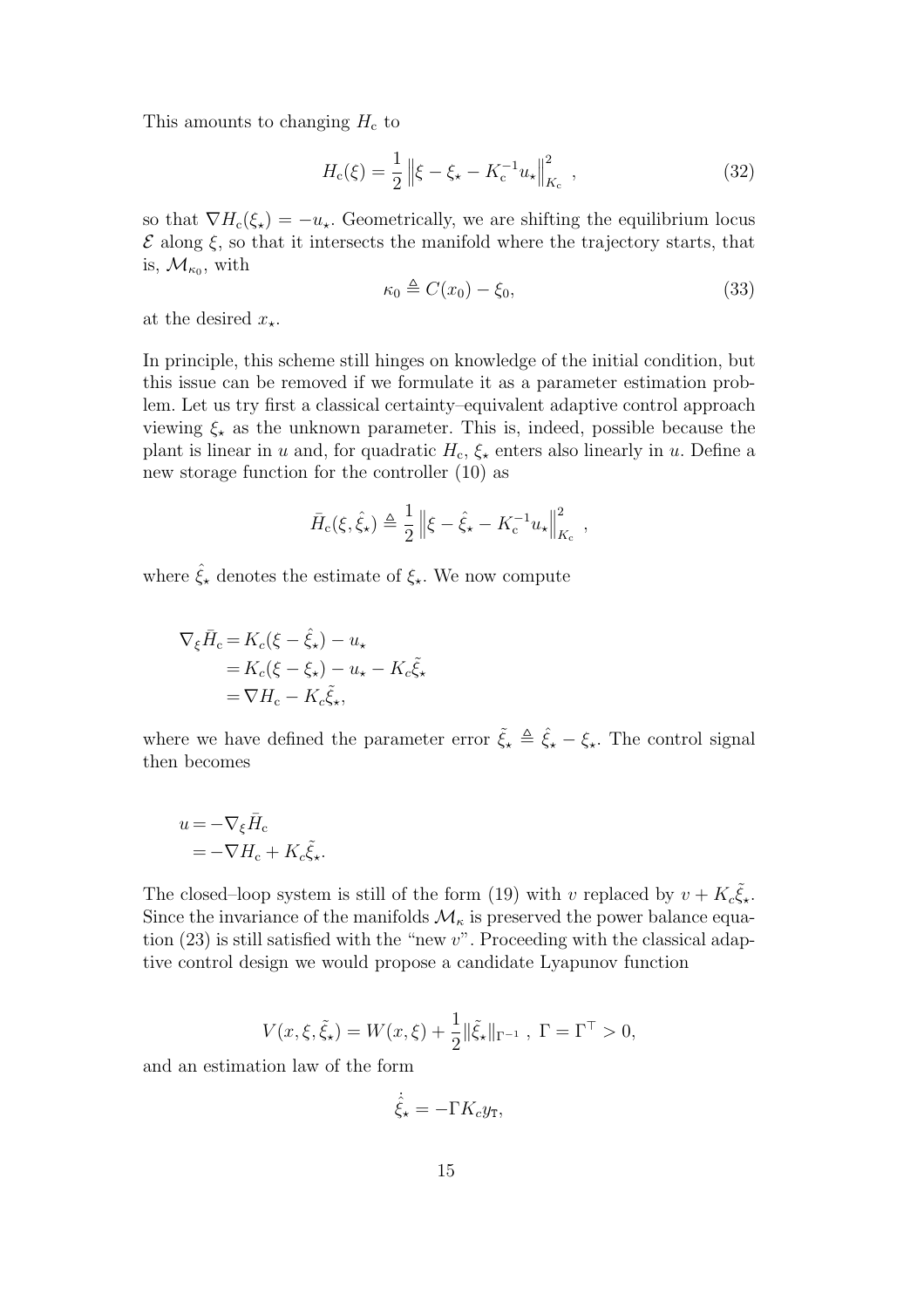which would make  $\dot{V} = \dot{W} \leq 0$ . Unfortunately, this simple scheme will not solve our problem. Indeed, since the derivative of the new Lyapunov function has not changed the lack of detectability problem is still present. The only way to achieve the desired objective is to ensure parameter convergence, that is,  $\lim_{t\to\infty} \tilde{\xi}_\star(t) = 0$ , which is not satisfied due to existence of a manifold of equilibria.

It turns out that, if we estimate the parameter  $\kappa_0$  (instead of  $\xi_{\star}$ ) and use the invariance of the manifold  $\mathcal{M}_{\kappa_0}$  we can design a scheme that will ensure parameter convergence. The result is summarized in the proposition below, which is the adaptive version of Proposition 2.

**Proposition 3** Consider the PH system  $\Sigma$  (resp.,  $\Sigma_{\text{ps}}$ ) given in (5) (resp., (14)) interconnected through  $\Sigma_I$  (11) (resp.,  $\Sigma_{Ips}$  (15)) with the adaptive controller

$$
\hat{\Sigma}_{\rm c} : \begin{cases}\n\dot{\xi} = u_{\rm c} \\
\dot{\hat{\kappa}}_{0} = -\Gamma(\hat{\kappa}_{0} - C(x) + \xi) \\
y_{\rm c} = \nabla_{\xi} \hat{H}_{\rm c}(\xi, \hat{\kappa}_{0})\n\end{cases}
$$

where

$$
\hat{H}_c(\xi, \hat{\kappa}_0) \triangleq \frac{1}{2} \| \xi - C(x_\star) + \hat{\kappa}_0 - K_c^{-1} u_\star \|_{K_c}^2,
$$

 $u_{\star}$  is defined in (7) and  $v = -K_v y_{\text{T}}$ .

(i) Exponential parameter convergence is ensured, more precisely

$$
\lim_{t \to \infty} e^{\lambda_{min}\{\Gamma\}t} |\hat{\kappa}_0(t) - \kappa_0| = 0.
$$

- (ii) For any  $x_{\star} \in \mathcal{E}_x$  the point  $(x_{\star}, \xi_{\star}, 0)$ , where  $\xi_{\star}$  is given in (31), is a stable equilibrium if (27) holds.
- (iii) The orbits of the residual dynamics are confined to the set

$$
\mathcal{Z} \times \{\xi = \bar{\xi}\},\
$$

where  $\bar{\xi}$  is a constant and

$$
\mathcal{Z} \triangleq \left\{ x \left| \left( \begin{matrix} \nabla H^{\top}(x) \\ \nabla C^{\top}(x) \end{matrix} \right) [F(x) \nabla H(x) - g(x) (K_c(C(x) - C(x_{\star})) - u_{\star})] = 0 \right\}.
$$

(iv) Suppose no trajectory  $x(t)$  can stay identically in  $\mathcal{Z}$ , other than isolated points. Then,  $(x_\star,\xi_\star,0)$  is an asymptotically stable equilibrium. It will be globally asymptotically stable if it is the only point and if  $W$  is radially unbounded.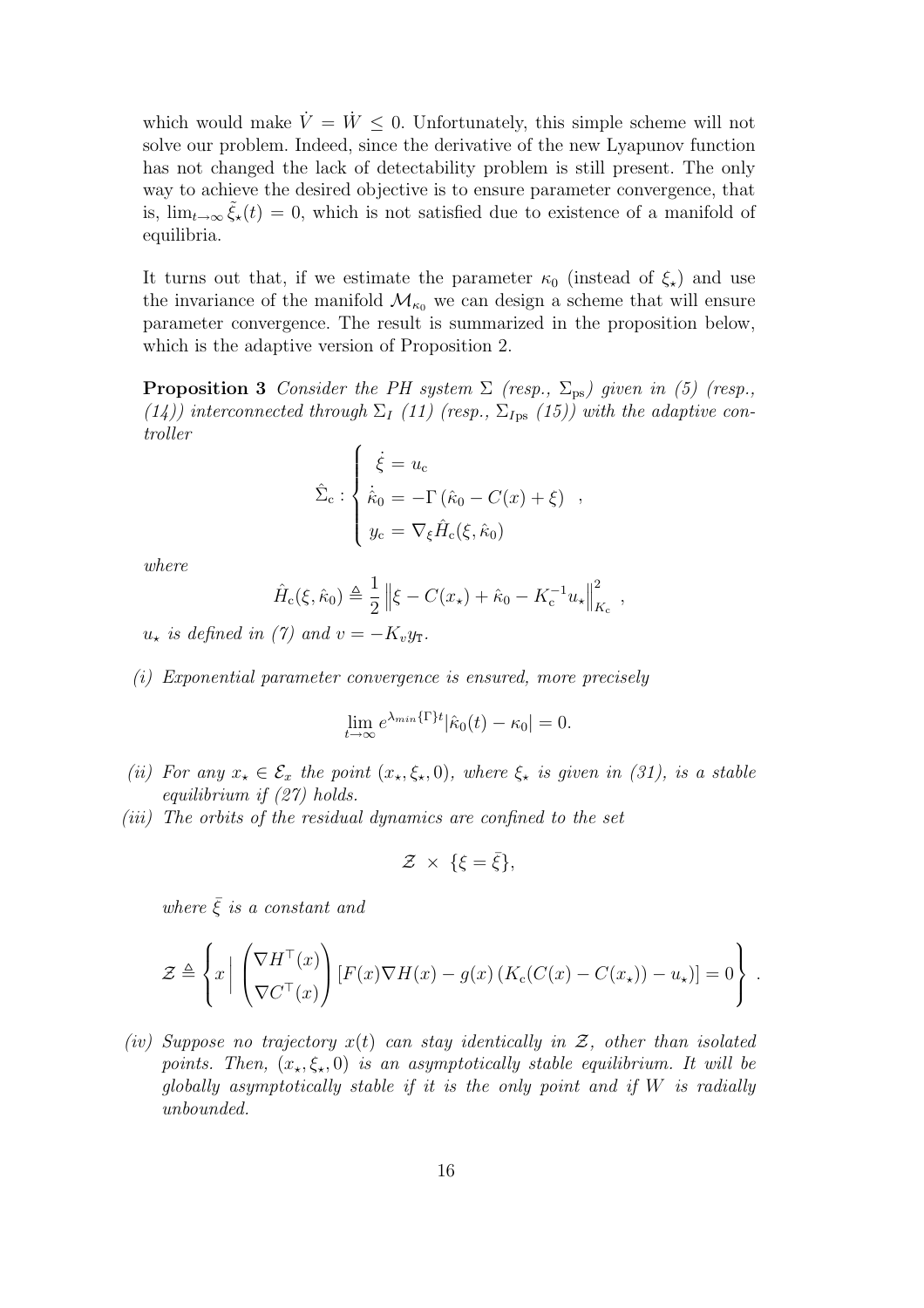**PROOF.** Define  $\tilde{\kappa}_0 \triangleq \hat{\kappa}_0 - \kappa_0$ . From invariance of the manifold  $\mathcal{M}_{\kappa_0}$  we have that

$$
\kappa_0 = C(x_0) - \xi_0 = C(x(t)) - \xi(t).
$$

Consequently,  $\dot{\tilde{\kappa}}_0 = -\Gamma \tilde{\kappa}_0$ , from which claim (i) follows immediately.

Proceeding as done for the standard adaptive controller above we have that

$$
\nabla_{\xi}\hat{H}_{\rm c} = \nabla H_{\rm c} - K_{c}\tilde{\kappa}_{0}, \ u = -\nabla H_{\rm c} + K_{c}\tilde{\kappa}_{0},
$$

and the power balance equation becomes

$$
\dot{W} = y_{\mathbf{T}}^{\top} (v - K_c \tilde{\kappa}_0) - d_{\mathbf{T}} . \tag{34}
$$

Consider the Lyapunov function candidate

$$
V(x,\xi,\tilde{\kappa}_0) = W(x,\xi) + \frac{1}{2} ||\tilde{\kappa}_0||_{\mu\Gamma^{-1}}^2,
$$

with  $\mu > 0$ . Differentiation with respect to time and some standard bounding shows that, for all  $K_v, K_c, \Gamma$ , there exists  $\mu$  such that

$$
\dot{V} \leq -d_{\mathtt{T}} - \epsilon (|y_{\mathtt{T}}|^2 + |\tilde{\kappa}_0|^2) ,
$$

holds for some  $\epsilon > 0$ , which shows that V is a Lyapunov function, so the equilibrium is stable establishing (ii).

Now, we apply LaSalle's theorem (Salle and Lefschetz, 1961) and deduce that

$$
d_{\mathbf{T}} \to 0 \quad \text{and} \quad y_{\mathbf{T}} \to 0,
$$

as  $t \to \infty$ . The residual dynamics are obtained imposing to the system the restrictions  $d_{\text{T}} = 0$ ,  $y_{\text{T}} = 0$  and  $\tilde{\kappa}_0 = 0$ . First, note that with  $\tilde{\kappa}_0 = 0$  the dynamics reduce to  $\Sigma$ <sub>T</sub>. Second,  $y_T = 0$  implies  $v = 0$  and  $\dot{\xi} = 0$ , consequently  $\xi = \overline{\xi}$ . Furthermore, from the equation of  $\xi$ , we have

$$
0 = \dot{\xi} = \nabla C^{\top} \left[ F(x) \nabla H(x) - g(x) \nabla H_c(\bar{\xi}) \right] . \tag{35}
$$

Now, recall that the dissipation is

$$
0 = d_{\mathbf{T}} = -\nabla H_{\mathbf{T}}^{\top} F_{\mathbf{T}} \nabla H_{\mathbf{T}}
$$
  
= -\left(\nabla H^{\top} \nabla H\_{\mathbf{c}}^{\top}\right) \left(\frac{I}{\nabla C^{\top}}\right) \left(F - g\right) \left(\frac{\nabla H}{\nabla H\_{\mathbf{c}}}\right)  
= \left(\nabla H^{\top} + \nabla H\_{\mathbf{c}}^{\top} \nabla C^{\top}\right) \left(F \nabla H - g \nabla H\_{\mathbf{c}}\right), (36)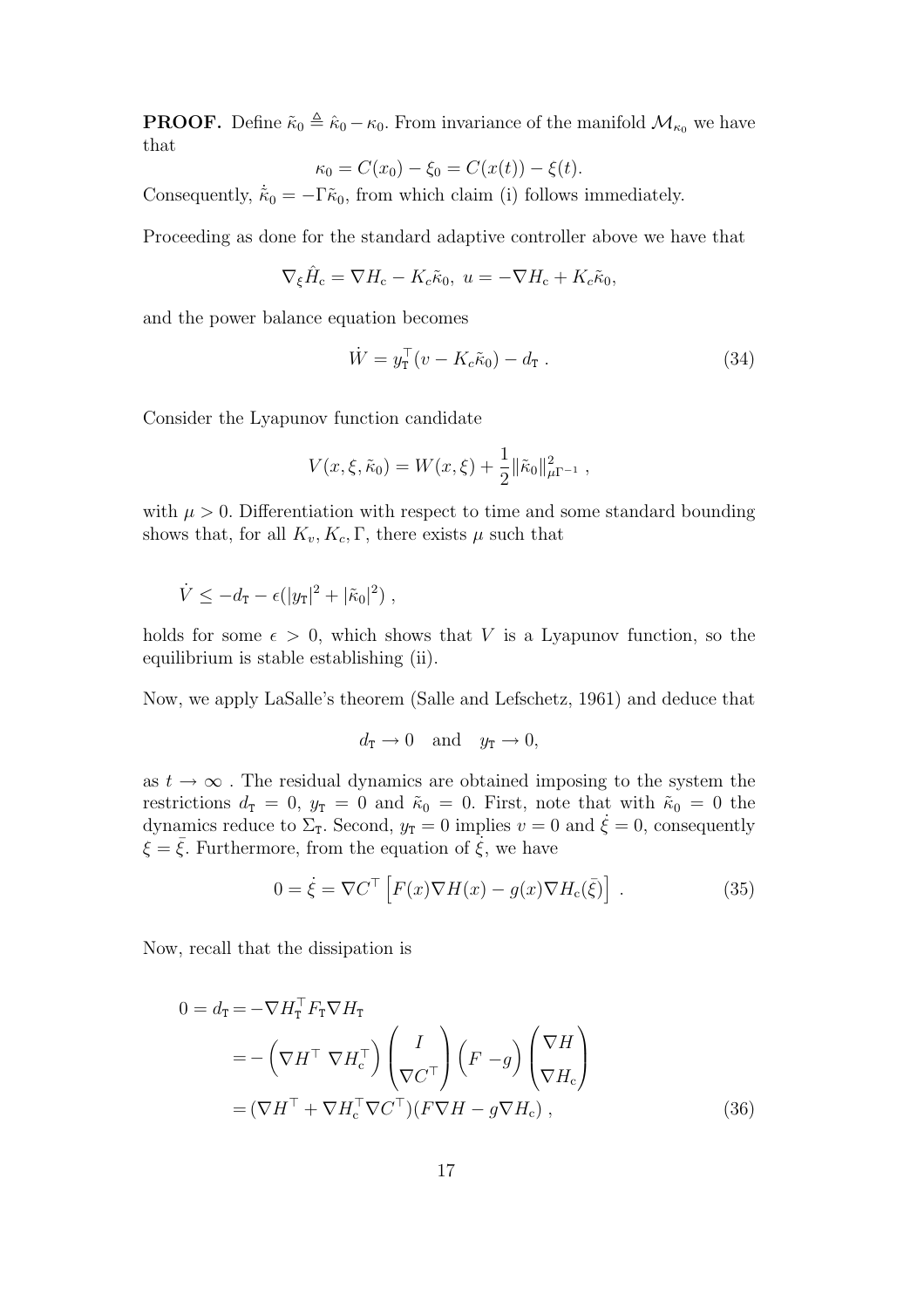which combined with (35) yields,

$$
\nabla H^{\top} \left[ F(x) \nabla H(x) - g(x) \nabla H_{\rm c}(\bar{\xi}) \right] = 0 \tag{37}
$$

The proof of (iii) is completed noting that  $C(x) - \bar{\xi} = \kappa_0$  and evaluating  $\nabla H_c$ at  $\xi$ .

The proof of (iv) is a direct consequence of Barbashin–Krasovskii's theorem.  $\Box$   $\Box$   $\Box$ 

# 4.3 Example (continued)

We now apply adaptive CbI to the example. Except for points on the hyperbola  $x_1x_2 = 1$ , the matrix

$$
\begin{pmatrix} \nabla H^\top(x) \\ \nabla C^\top(x) \end{pmatrix} = \begin{pmatrix} x_1 & 1 \\ 1 & x_2 \end{pmatrix}
$$

is non–singular, so the orbits of the residual dynamics are confined to equilibrium points  $\bar{x} \in \mathcal{E}$  satisfying

$$
F(\bar{x})\nabla H(\bar{x}) - g(\bar{x})(C(\bar{x}) - C(x_{\star}) + u_{\star}) = 0.
$$

For all  $x_1^* < -\frac{1}{2}$  $\frac{1}{2}$  the only solutions of the above equation are <sup>6</sup>

$$
\bar{x} = \begin{pmatrix} x_{1\star} \\ x_{2\star} \end{pmatrix} \quad \text{and} \quad \bar{x} = \begin{pmatrix} x_{1\star} + \frac{1}{4}x_{2\star}^2 \\ 0 \end{pmatrix}
$$

When  $x_1x_2 = 1$ , the vector  $\sqrt{ }$  $\overline{ }$  $\overline{x_2}$ −1  $\setminus$ is an eigenvector associated to the zero

eigenvalue of the matrix  $\sqrt{ }$  $\overline{ }$  $x_1$  1 1  $x_2$  $\setminus$ , so points  $\bar{x}$  satisfying

$$
F(\bar{x})\nabla H(\bar{x}) - g(\bar{x})(C(\bar{x}) - C(x_{\star}) + u_{\star}) = \begin{pmatrix} \bar{x}_2 \\ -1 \end{pmatrix} \psi(\bar{x})
$$

for some function  $\psi : \mathbb{R}^n \to \mathbb{R}$  can also contain the orbits of the residual dynamics. Since

$$
\bar{x}_1 \bar{x}_2 = 1 \quad \Longrightarrow \quad g^\perp(\bar{x}) F(\bar{x}) \nabla H(\bar{x}) = 0
$$

<sup>6</sup> The details are not shown, but this fact can be verified by looking at the discriminant of the resulting cubic polynomial.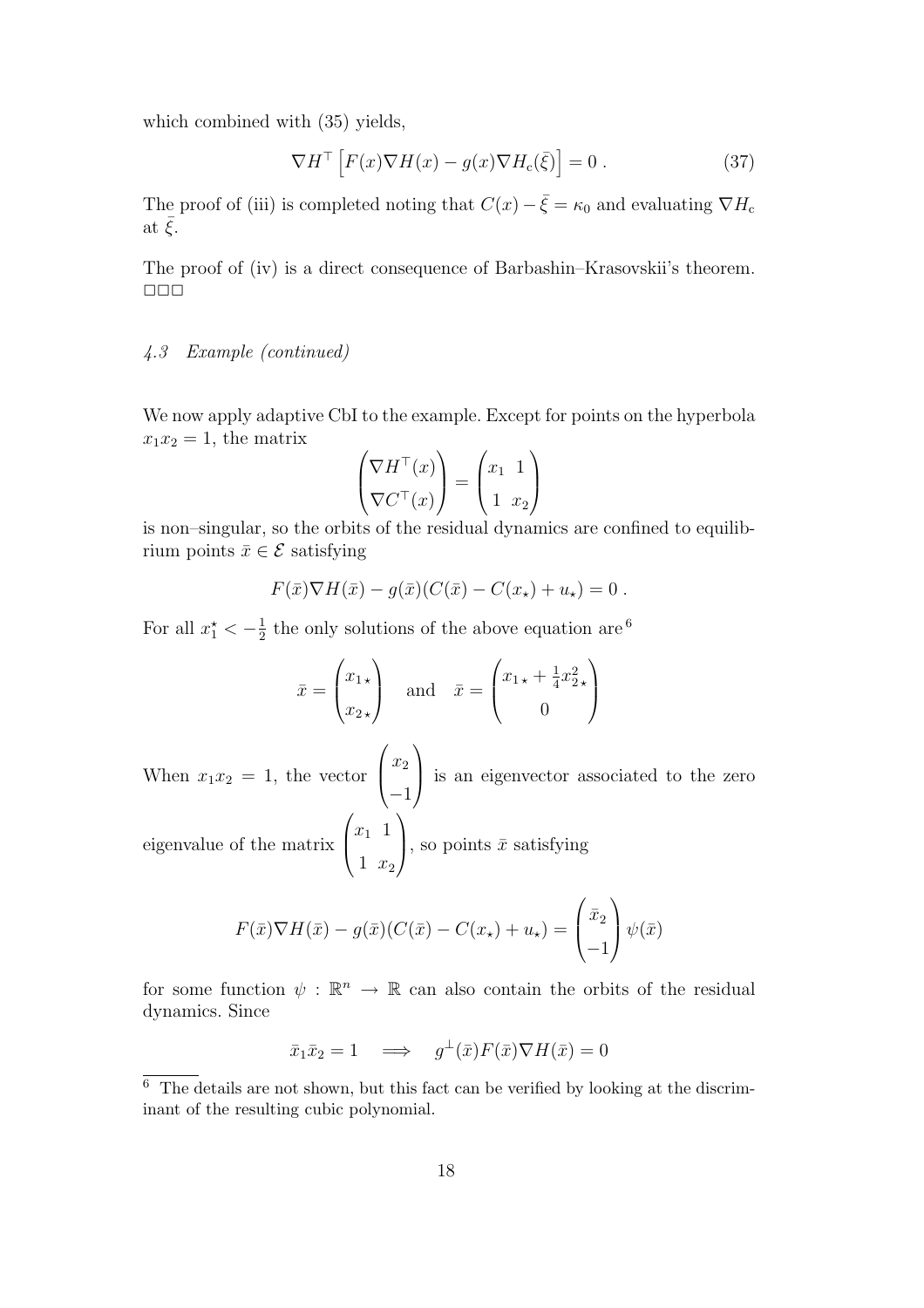

Fig. 3. Level sets of W and invariant manifold  $\mathcal{M}_0$ , all intersected with the planes  $x_2 = -1$  (above) and  $\xi = -\frac{1}{2}$  $\frac{1}{2}$  (below). Equilibria locus  $\mathcal E$  and simulated response, both projected into the planes  $x_2 = -1$  and  $\xi = -\frac{1}{2}$  $rac{1}{2}$ .

(see Appendix A for details), then one obtains

$$
g^{\perp}(\bar{x})\begin{pmatrix} \bar{x}_2\\-1 \end{pmatrix} = 0.
$$

The solution set of the previous equation is empty, so

$$
\mathcal{Z} = \left\{ (x_{1\star}, x_{2\star}), \left( x_{1\star} + \frac{1}{4} x_{2\star}^2, 0 \right) \right\} .
$$

Figure 3 shows that now  $\mathcal{M}_0$  and  $\mathcal E$  intersect at the desired  $x_{\star}$ . Convergence towards the desired value is achieved with the adaptive scheme.

# 4.4 Controller damping injection

Another possible way to achieve convergence, is to destroy the invariance of the Casimirs adding a damping injection to the controller. The idea is to go back to the previous controller storage function (26), that we repeat here for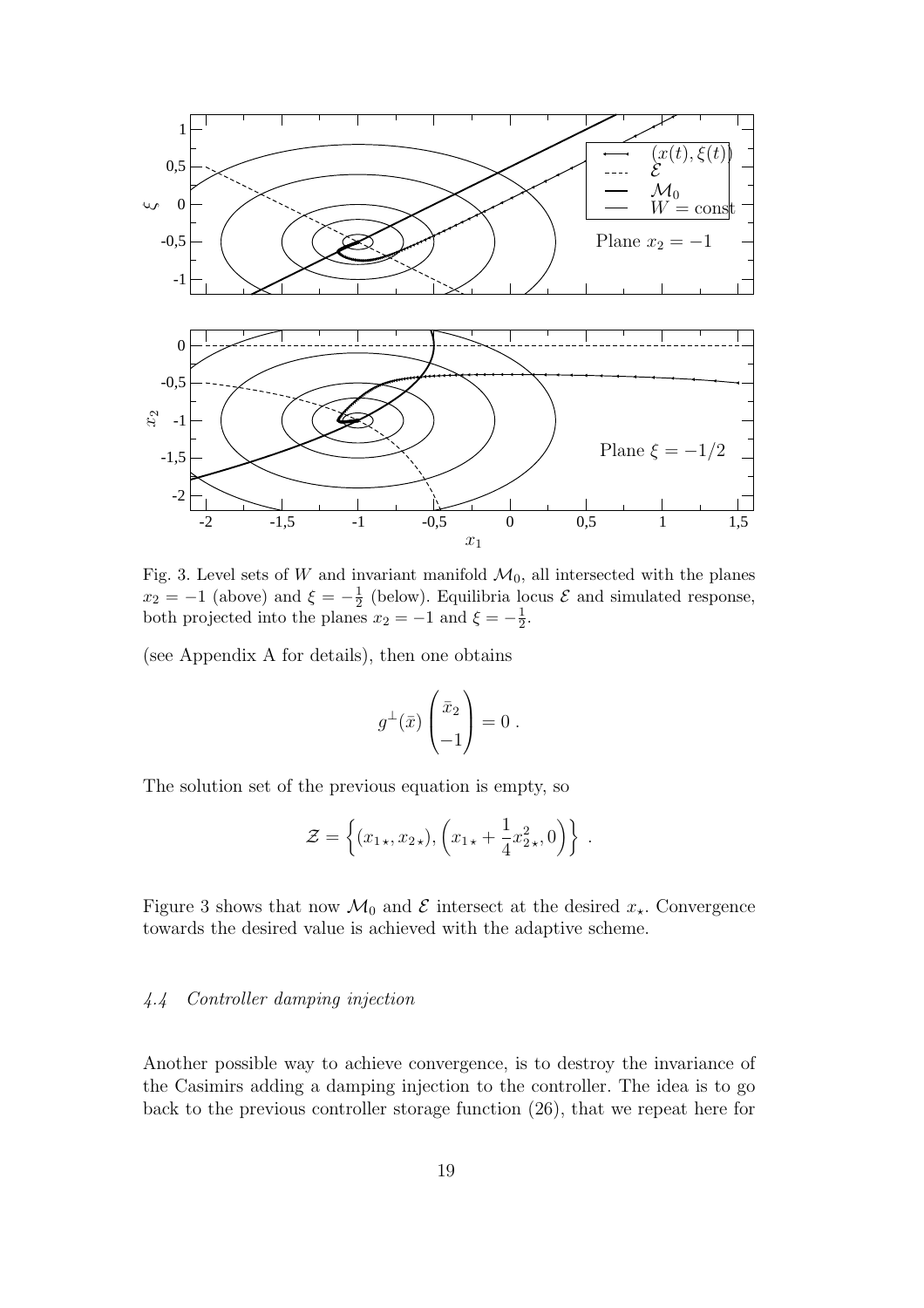ease of reference

$$
H_{\rm c}(\xi) = \frac{1}{2} \left\| \xi - K_{\rm c}^{-1} u_{\star} \right\|_{K_{\rm c}}^2 \tag{38}
$$

but add an extra virtual input  $w \in \mathbb{R}^m$  to the controller through the interconnection, that is,

$$
\Sigma_{I\,\mathbf{w}} : \left\{ \begin{pmatrix} u \\ u_c \end{pmatrix} = \begin{pmatrix} 0 & -1 \\ 1 & 0 \end{pmatrix} \begin{pmatrix} y_{\tt T} \\ y_c \end{pmatrix} + \begin{pmatrix} v \\ w \end{pmatrix} \right. . \tag{39}
$$

The interconnected system takes the form

$$
\Sigma_{\mathbf{T}w} : \begin{cases} \begin{pmatrix} \dot{x} \\ \dot{\xi} \end{pmatrix} = F_{\mathbf{T}} \nabla H_{\mathbf{T}} + g_{\mathbf{T}} v + \begin{pmatrix} 0 \\ I \end{pmatrix} w \\ y_{\mathbf{T}} = g_{\mathbf{T}}^{\top} \nabla H_{\mathbf{T}} \\ z = \begin{pmatrix} 0 & I \end{pmatrix} \nabla W \end{cases}
$$
(40)

where we have defined the corresponding conjugate output z. Notice that, for all  $w \neq 0$ , the invariance of the manifolds  $\mathcal{M}_{\kappa}$  has been destroyed because

$$
\dot{C} - \dot{\xi} = -w.
$$

However, the time derivative of  $W$  is

$$
\dot{W} = -d_{\mathbf{T}} + y_{\mathbf{T}}^{\top} v + z^{\top} w \,, \tag{41}
$$

so the new system is also cyclo–passive with the same storage function  $W$  and port variables  $((y_{\text{T}},z),(v,w))$ .

**Proposition 4** Consider  $\Sigma_{T_w}$  with  $H_c$  given by (38), with  $u_*$  defined in (7), v by  $(25)$  and

$$
w = -K_{w}z \ , \quad K_{w} = K_{w}^{\top} > 0 \ . \tag{42}
$$

- (i) For any  $x_{\star} \in \mathcal{E}_x$  the point  $(x_{\star}, 0)$  is a stable equilibrium if (27) holds.
- (ii) The orbits of the residual dynamics are confined to the set

$$
\mathcal{Z}_{w} \times \{\xi = \bar{\xi}\},\
$$

where  $\bar{\xi}$  is a constant and

$$
\mathcal{Z}_{\mathbf{w}} = \left\{ x \left| \begin{array}{c} \left( \nabla H^{\top}(x) \right) \left[ F(x) \nabla H(x) - g(x) u_{\star} \right] = 0 \right. \\ \nabla C^{\top}(x) \end{array} \right\}.
$$

(iii) If no trajectory  $x(t)$  can stay identically in  $\mathcal{Z}_{w}$ , other than isolated points,  $(x_{\star}, 0)$  is an asymptotically stable equilibrium. It will be globally asymptotically stable if it is the only point and if  $W$  is radially unbounded.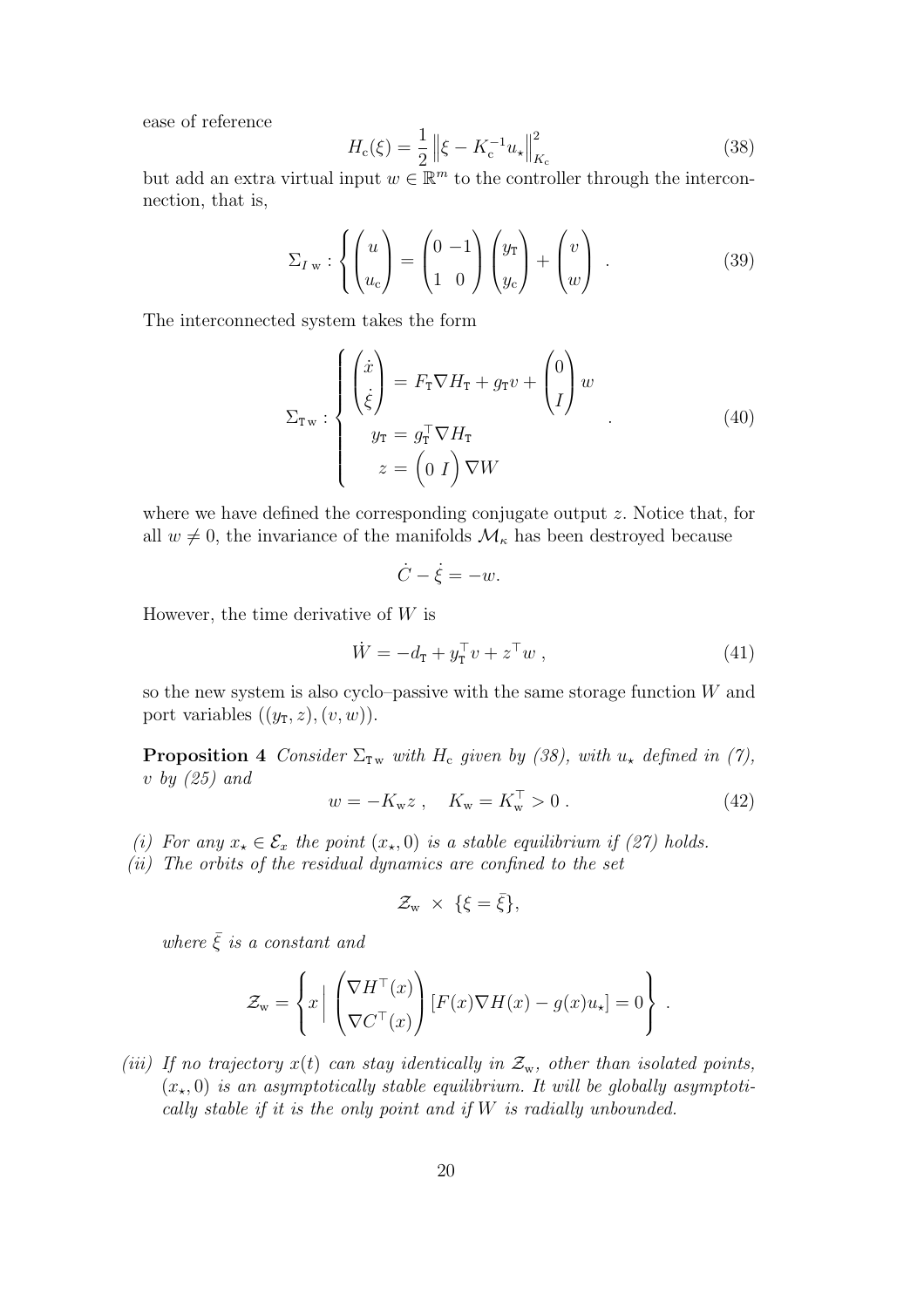**PROOF.** Take W as candidate Lyapunov function. Equations  $(41)$ ,  $(25)$ and (42) imply that it is a Lyapunov function and (i) follows. Applying LaSalle's theorem gives

$$
d_{\mathbf{T}} \to 0
$$
,  $y_{\mathbf{T}} \to 0$  and  $z \to 0$ 

as  $t \to \infty$ . The residual dynamics are those of  $\Sigma_{\tau w}$  with the restrictions  $d_{\text{T}} = 0$ ,  $y_{\text{T}} = 0$  and  $z = 0$ . From the latter we have

$$
\nabla_{\xi} W(x,\xi) = 0 \quad \Longrightarrow \quad \nabla H_{\rm c}(\xi) = \nabla \Phi(C(x) - \xi) = u_{\star} \quad \Longrightarrow \quad \xi = 0 \; .
$$

From the equation of  $\dot{\xi}$ , with  $\xi = v = w = 0$ , we get

$$
0 = \dot{\xi} = \nabla C^{\top}(x) \left[ F(x) \nabla H(x) - g(x) u_{\star} \right] = 0,
$$

which is the second row in  $\mathcal{Z}_{w}$ . From this equation and (36) we conclude that

$$
\nabla H^{\top}(x) \left[ F(x) \nabla H(x) - g(x) u_{\star} \right] = 0 ,
$$

that gives the first row, and completes the proof of (ii).

Point (iii) follows from Barbashin–Krasovskii's theorem. ✷✷✷

#### 4.5 Example (continued)

We now apply controller damping CbI to the system of the example. The analysis follows along the same lines as in the adaptive CbI scenario. In this case

$$
\mathcal{Z}_{\mathbf{w}} = \{ (x_{1\star}, x_{2\star}), (x_{1\star}, 0) \} .
$$

Figure 4 shows the trajectories of the system for  $K_w = 2$ . These are no longer restricted to  $\mathcal{M}_0$ . Again, convergence to  $x_{\star}$  is achieved.

We close this example by noting that because  $\mathcal{Z}$  and  $\mathcal{Z}_{w}$  contain more than one point, asymptotic stability is only local. Figure 5 shows that for an initial condition with positive  $x_{20}$ , i.e.  $(x_0,\xi_0) = (-1/2,1/2,0)$ , convergence of the state of  $\Sigma_{\text{I}}$  is towards  $(x_{1\star} + x_{2\star}^2/4, 0) = (-3/4, 0)$  for the adaptive CbI and towards  $(x_{1\star}, 0) = (-1, 0)$  for the controller damping CbI.

## 5 Conclusions

We have shown that the existence of the Casimir functions, inherent in the CbI design methodology, present an obstacle for asymptotic convergence of the state towards a desired equilibrium. In order to surmount this obstacle,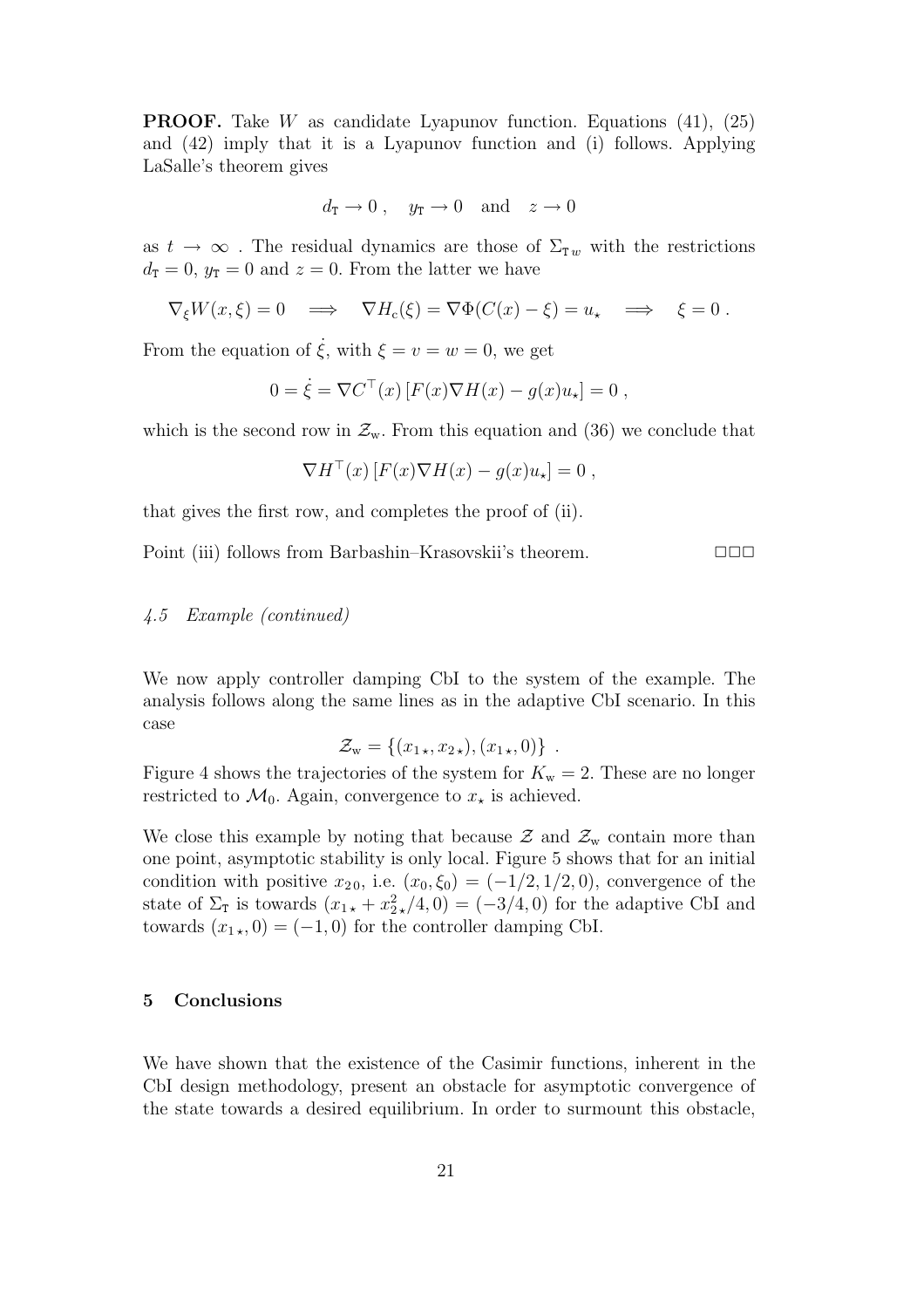

Fig. 4. Level sets of W intersected with the planes  $x_2 = -1$  (above) and  $\xi = 0$ (below). Equilibria locus  $\mathcal E$  and simulated response, both projected into the planes  $x_2 = -1$  and  $\xi = 0$ .

two variations of the method have been developed. Paradoxically, once the modified version is used, the same Casimir functions narrow the possible limit sets, thus contributing to the desired asymptotic behaviour. The Casimir functions also simplify the analysis of such limit sets, as they provide  $m$  algebraic constraints that, as shown in the example, can sometimes obviate the need to differentiate the output to obtain the residual dynamics. Interestingly, each method generates a different limit set.

It is clear that the selection of a quadratic function for  $H_c$  renders the controller linear, more precisely, a linear PI (for a suitably defined plant output). The results in the paper may be then interpreted as identification of a class of nonlinear PH systems that are asymptotically stabilizable via linear PI. Although the choice of a linear PI may be restrictive for some academic examples it is certainly a family of controllers of practical interest. It should be, furthermore, pointed out that the general framework of CbI does not impose this restriction on  $H_c$ , and it is made here to obtain easily interpretable general results. We are currently exploring other controller structures for which similar results can be established.

Similarly to all constructive nonlinear controller designs the main stumbling block for application of CbI is the need to solve the partial differential equations to generate the Casimir functions. We refer the reader to Ortega et al.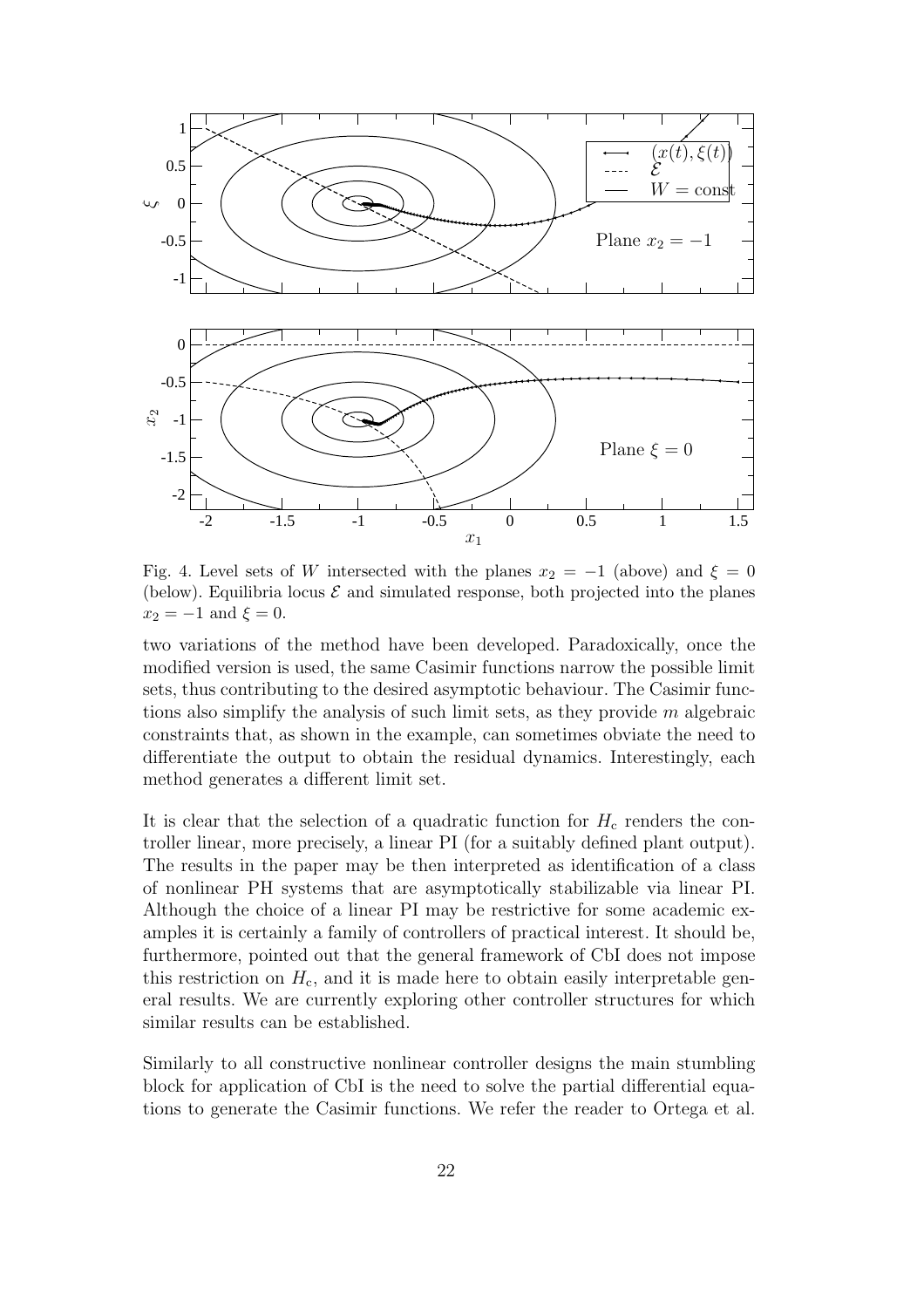

Fig. 5. Response of the system when it is set at the initial condition  $\left(-\frac{1}{2}\right)$  $\frac{1}{2}, \frac{1}{2}$  $(\frac{1}{2}, 0).$ Adaptive CbI (above) and controller damping CbI (below).

(2008) for a thorough discussion on this issue.

## A Appendix: The set  $\mathcal E$

Consider an arbitrary point  $(\bar{x}, \bar{\xi}) \in \mathcal{E}$ . From Ortega et al. (2008, Lemma 2), we know that the conditions that define the set (22) are equivalent to

$$
g^{\perp}(\bar{x})F(\bar{x})\nabla H(\bar{x}) = 0
$$
\n
$$
\nabla H_c(\bar{\xi}) = g^+(\bar{x})F(\bar{x})\nabla H(\bar{x}).
$$
\n(A.1a)\n  
\n(A.1b)

From (A.1a) we get that

$$
g^{\perp}(\bar{x})F(\bar{x})\nabla H(\bar{x}) = \left(\bar{x}_2^3 \ \bar{x}_2^2 - \frac{1}{2}\right)\begin{pmatrix} -\frac{1}{2}\bar{x}_1 + \bar{x}_2\\ -\bar{x}_2^2 \end{pmatrix} = \frac{\bar{x}_2^2}{2}(1 - \bar{x}_1\bar{x}_2).
$$

In other words, if a given  $\bar{x}$  is in  $\mathcal{E}$ , then, it must satisfy

$$
\bar{x} \in \{(\bar{x}_1, 1/\bar{x}_1) \mid \bar{x}_1 \neq 0\} \cup \{(\bar{x}_1, 0) \mid \bar{x}_1 \in \mathbb{R}\} \tag{A.2}
$$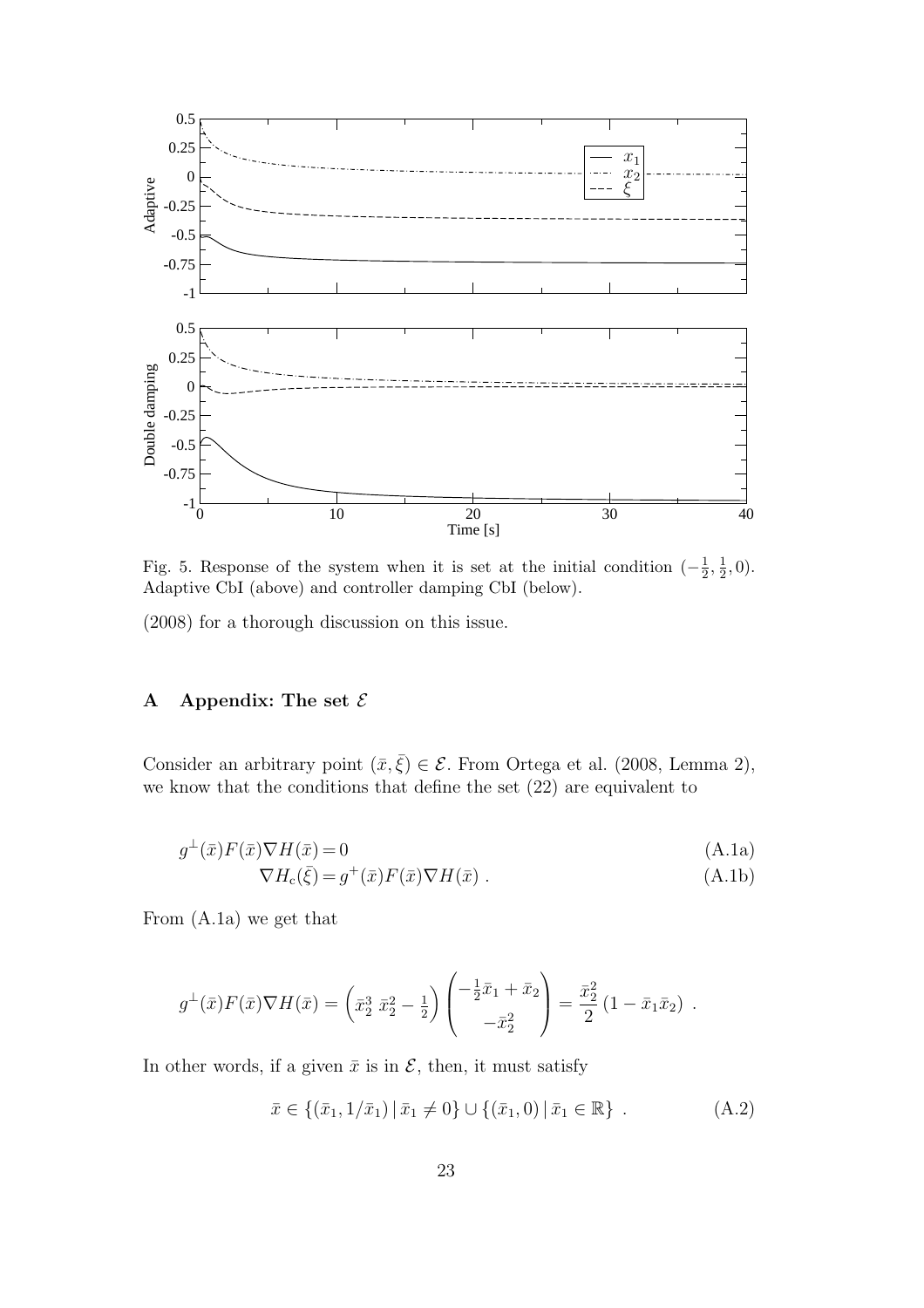Let us compute

$$
g^{+}(\bar{x})F(\bar{x})\nabla H(\bar{x}) = \frac{1}{(\bar{x}_{2}^{2} - \frac{1}{2})^{2} + \bar{x}_{2}^{6}} \left(\frac{1}{2} - \bar{x}_{2}^{2} \bar{x}_{2}^{3}\right) \begin{pmatrix} -\frac{1}{2}\bar{x}_{1} + \bar{x}_{2} \\ -\bar{x}_{2}^{2} \end{pmatrix}
$$

$$
= \frac{(\frac{1}{2}\bar{x}_{1} - \bar{x}_{2})(\bar{x}_{2}^{2} - \frac{1}{2}) + \bar{x}_{2}^{5}}{(\bar{x}_{2}^{2} - \frac{1}{2})^{2} + \bar{x}_{2}^{6}}.
$$

Because of (A.2),

$$
g^{+}(\bar{x})F(\bar{x})\nabla H(\bar{x}) = \begin{cases} -\frac{1}{\bar{x}_2} \frac{(\bar{x}_2^2 - \frac{1}{2})^2 + \bar{x}_2^6}{(\bar{x}_2^2 - \frac{1}{2})^2 + \bar{x}_2^6} = -\frac{1}{\bar{x}_2} \text{ if } \bar{x}_2 \neq 0\\ -\bar{x}_1 \text{ if } \bar{x}_2 = 0 \end{cases}
$$

In any case,

$$
g^+(\bar{x})F(\bar{x})\nabla H(\bar{x})=-\bar{x}_1.
$$

Finally, from (A.1b) and the fact that  $u_\star = -1$  we get

$$
\nabla H_{\rm c}(\bar{\xi}) = \bar{\xi} + 1 = -\bar{x}_1 \quad \Longleftrightarrow \quad \bar{\xi} = -\bar{x}_1 - 1 \ ,
$$

so

$$
\mathcal{E} = \{ (\bar{x}_1, 1/\bar{x}_1, -\bar{x}_1 - 1) | \bar{x}_1 \neq 0 \} \cup \{ (\bar{x}_1, 0, -\bar{x}_1 - 1) | \bar{x}_1 \in \mathbb{R} \} .
$$

#### References

- Cheng, D., Astolfi, A., Ortega, R., Sep. 2005. On feedback equivalence to port controlled Hamiltonian systems. Systems and Control Letters 54, 911 – 917.
- Fujimoto, K., Sugie, T., Mar. 2001. Canonical transformation and stabilization of generalized Hamiltonian systems. Systems and Control Letters 42, 217 – 227.
- Fujimoto, K., Sukurama, K., Sugie, T., Dec. 2003. Trajectory tracking control of port-controlled Hamiltonian systems via generalized canonical transformations. Systems and Control Letters 39, 2059 – 2069.
- Hill, D. J., Moylan, P., May 1980. Dissipative dynamical systems: basic inputoutput and state properties. Journal of the Franklin Institute 309, 327 – 357.
- Ortega, R., Jeltsema, D., Scherpen, J., Oct. 2003. Power shaping: A new paradigm for stabilization of nonlinear RLC circuits. IEEE Trans. Automat. Contr. 48, 1762 – 1767.
- Ortega, R., Spong, M. W., 1989. Adaptive motion of rigid robots: a tutorial. Automatica 25, 877–888.
- Ortega, R., van der Schaft, A. J., Castaños, F., Astolfi, A., 2008. Control by state-modulated interconnection of Port-Hamiltonian systems. IEEE Trans. Automat. Contr. Accepted.